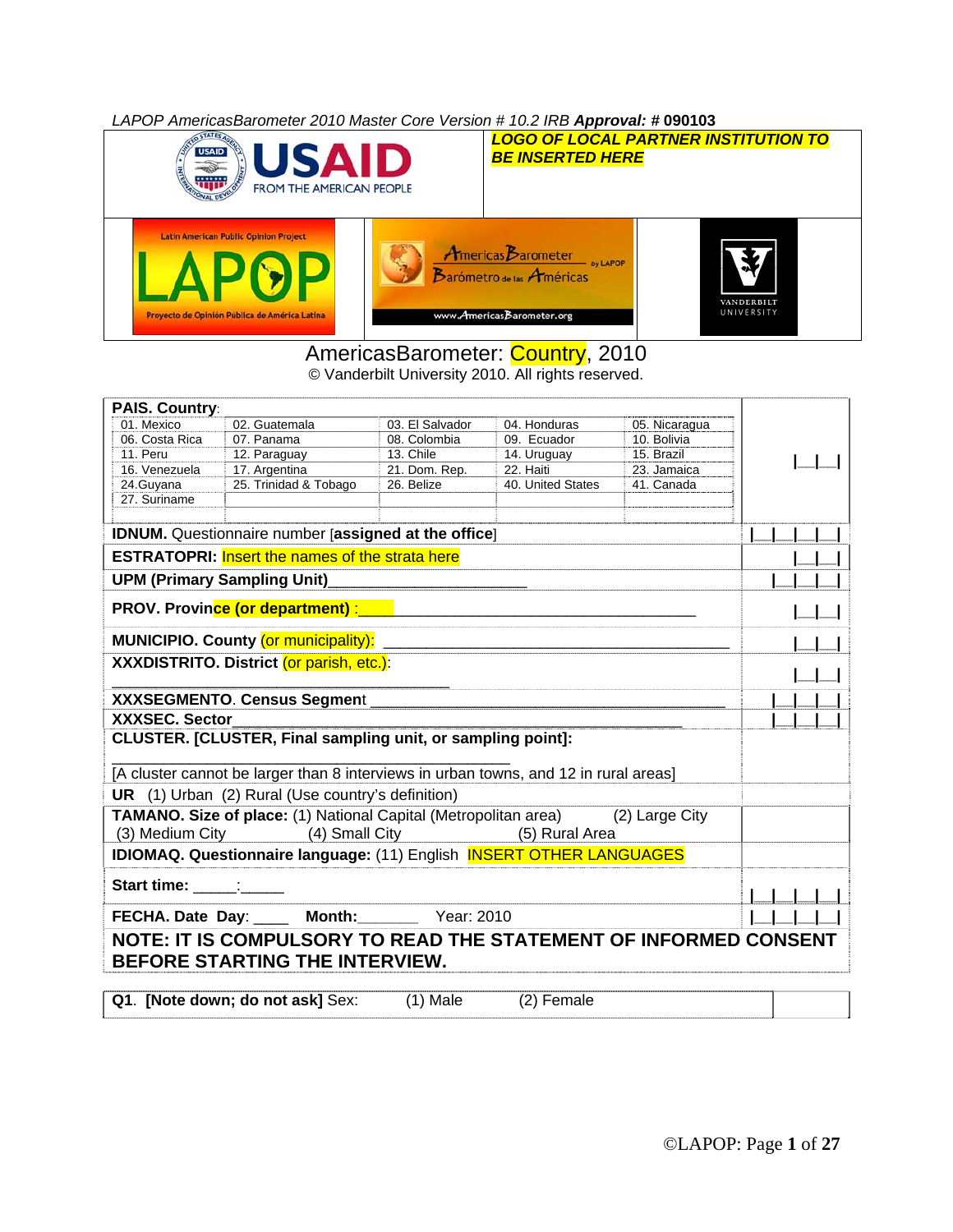|                       |                        | <b>LS3.</b> To begin, in general how satisfied are you with your life? Would you say that you are |  |
|-----------------------|------------------------|---------------------------------------------------------------------------------------------------|--|
| [Read options]?       |                        |                                                                                                   |  |
| (1) Very satisfied    | (2) Somewhat satisfied | (3) Somewhat dissatisfied                                                                         |  |
| (4) Very dissatisfied | (88) Doesn't know      | (98) Doesn't Answer                                                                               |  |

| A4. In your opinion, what is the most serious problem faced by the country? [DO NOT READ<br>THE RESPONSE OPTIONS; ONLY A SINGLE OPTION] |    |                                                                     |    |
|-----------------------------------------------------------------------------------------------------------------------------------------|----|---------------------------------------------------------------------|----|
| Water, lack of                                                                                                                          | 19 | Impunity                                                            | 61 |
| Roads in poor condition                                                                                                                 | 18 | Inflation, high prices                                              | 02 |
| Armed conflict                                                                                                                          | 30 | Politicians                                                         | 59 |
| Corruption                                                                                                                              | 13 | Bad government                                                      | 15 |
| Credit, lack of                                                                                                                         | 09 | Environment                                                         | 10 |
| Delinquency, crime                                                                                                                      | 05 | Migration                                                           | 16 |
| Human rights, violations of                                                                                                             | 56 | Drug trafficking                                                    | 12 |
| Unemployment                                                                                                                            | 03 | Gangs                                                               | 14 |
| Inequality                                                                                                                              | 58 | Poverty                                                             | 04 |
| Malnutrition                                                                                                                            | 23 | Popular protests (strikes, road<br>blockages, work stoppages, etc.) | 06 |
| Forced displacement of persons                                                                                                          | 32 | Health services, lack of                                            | 22 |
| External debt                                                                                                                           | 26 | Kidnappings                                                         | 31 |
| Discrimination                                                                                                                          | 25 | Security (lack of)                                                  | 27 |
| Drug addiction                                                                                                                          | 11 | Terrorism                                                           | 33 |
| Economy, problems with, crisis of                                                                                                       | 01 | Land to farm, lack of                                               | 07 |
| Education, lack of, poor quality                                                                                                        | 21 | Transportation, problems of                                         | 60 |
| Electricity, lack of                                                                                                                    | 24 | Violence                                                            | 57 |
| Population explosion                                                                                                                    | 20 | Housing                                                             | 55 |
| War against terrorism                                                                                                                   | 17 | Other                                                               | 70 |
| Doesn't know                                                                                                                            | 88 | Doesn't answer                                                      | 98 |

| <b>SOCT1.</b> How would you describe the country's economic situation? Would you say that it is<br>very good, good, neither good nor bad, bad or very bad?<br>(1) Very good (2) Good (3) Neither good nor bad (fair) (4) Bad<br>(5) Very bad (88) Doesn't know (98) Doesn't Answer |  |  |  |  |  |  |  |  |  |  |
|------------------------------------------------------------------------------------------------------------------------------------------------------------------------------------------------------------------------------------------------------------------------------------|--|--|--|--|--|--|--|--|--|--|
| <b>SOCT2.</b> Do you think that the country's current economic situation is better than, the same                                                                                                                                                                                  |  |  |  |  |  |  |  |  |  |  |
| as or worse than it was 12 months ago?<br>$(1)$ Better $(2)$ Same $(3)$ Worse<br>(88) Doesn't know (98) Doesn't<br>Answer                                                                                                                                                          |  |  |  |  |  |  |  |  |  |  |
| <b>SOCT3.</b> Do you think that in 12 months the economic situation of the country will be better,                                                                                                                                                                                 |  |  |  |  |  |  |  |  |  |  |
| the same or worse than it is now?<br>(1) Better (2) Same (3) Worse (88) Doesn't know (98) Doesn't answer                                                                                                                                                                           |  |  |  |  |  |  |  |  |  |  |
| <b>IDIO1.</b> How would you describe your overall economic situation? Would you say that it is very<br>good, good, neither good nor bad, bad or very bad?<br>(1) Very good (2) Good (3) Neither good nor bad (fair) (4) Bad (5) Very bad<br>(88) Don't know (98) Doesn't answer    |  |  |  |  |  |  |  |  |  |  |
| IDIO2. Do you think that your economic situation is better than, the same as, or worse than it                                                                                                                                                                                     |  |  |  |  |  |  |  |  |  |  |
| was 12 months ago?<br>(1) Better (2) Same (3) Worse (88) Doesn't know (98) Doesn't Answer                                                                                                                                                                                          |  |  |  |  |  |  |  |  |  |  |
| <b>IDIO3.</b> Do you think that in 12 months your economic situation will be better than, the same<br>as, or worse than it is now?                                                                                                                                                 |  |  |  |  |  |  |  |  |  |  |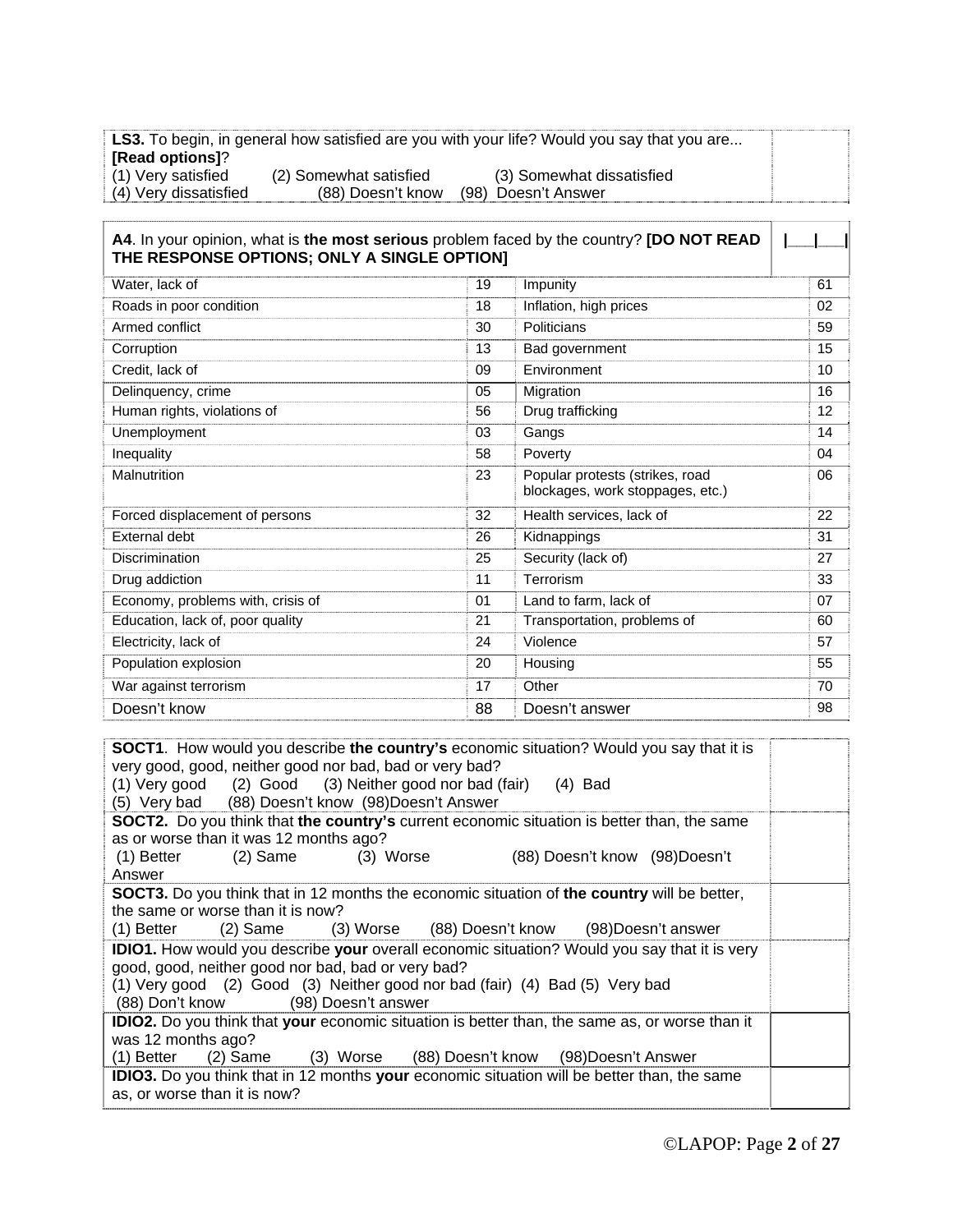|  |  | $(1)$ Better $(2)$ Same $(3)$ Worse | (88) Doesn't know (98) Doesn't Answer |  |
|--|--|-------------------------------------|---------------------------------------|--|
|--|--|-------------------------------------|---------------------------------------|--|

Now, moving on to a different subject, sometimes people and communities have problems that they cannot solve by themselves, and so in order to solve them they request help from a government official or agency.

| In order to solve your problems have you ever<br>requested help or cooperation from? [Read the<br>options and mark the response] | Yes | <b>No</b> | DK | DA |  |
|----------------------------------------------------------------------------------------------------------------------------------|-----|-----------|----|----|--|
| <b>CP2.</b> A member of <b>Congress/Parliament</b>                                                                               |     |           | 88 | 98 |  |
| CP4A. A local public official or local government for                                                                            |     |           |    |    |  |
| example, a mayor, municipal council, councilman,                                                                                 |     |           | 88 | 98 |  |
| provincial official, civil governor or governor)                                                                                 |     |           |    |    |  |
| <b>CP4.</b> Any ministry or minister <i>(federal)</i> , state agency                                                             |     |           | 88 | 98 |  |
| or public agency or institution                                                                                                  |     |           |    |    |  |

Now let's talk about your local municipality... **NP1**. Have you attended a town meeting, city **council meeting** or other meeting in the past 12 months? (1) Yes (2) No (88) Doesn't know (98) Doesn't answer **NP2.** Have you sought assistance from or presented a request to any office, official or councilperson of the municipality within the past 12 months? (1) Yes **[Continue]** (2) No **[Go to SGL1]** (88) Doesn't know **[Go to SGL1]** (98) Doesn't answer **[Go to SGL1] MUNI10**. Did they resolve your issue or request? (1) Yes (0) No (88) DK (98) DA (99) N/A **SGL1**. Would you say that the services the **municipality** is providing to the people are...? **[Read options]**(1) Very good (2) Good (3) Neither good nor bad (fair) (4) Bad (5) Very bad (88) Doesn't know (98)Doesn't answer

|                                                                                                                                                                                                                                                                                                       | Once<br>a<br>week | Once or<br>twice a<br>month | Once<br>or<br>twice a<br>year | <b>Never</b> | <b>DK</b> | <b>DA</b> |  |
|-------------------------------------------------------------------------------------------------------------------------------------------------------------------------------------------------------------------------------------------------------------------------------------------------------|-------------------|-----------------------------|-------------------------------|--------------|-----------|-----------|--|
| <b>CP5.</b> Now, changing the subject.<br>In the last 12 months have you<br>tried to help to solve a problem in<br>your community or in your<br>neighborhood? Please, tell me if<br>you did it at least once a week,<br>once or twice a month, once or<br>twice a year or never in last 12<br>months. |                   | 2                           | 3                             | 4            | 88        | 98        |  |
| am noing to read a list of groups and organizations. Please tell me if you attend their meetings at least                                                                                                                                                                                             |                   |                             |                               |              |           |           |  |

I am going to read a list of groups and organizations. Please tell me if you attend their meetings at least once a week, once or twice a month, once or twice a year, or never. **[Repeat for each question "once a week," "once or twice a month," "once or twice a year" or "never" to help the respondent]**

|                                                                              | Once<br>a<br>week | Once<br>or<br>twice a<br>month | <b>Once</b><br>or<br>twice<br>а<br>vear | <b>Never</b> | DK | DA |  |
|------------------------------------------------------------------------------|-------------------|--------------------------------|-----------------------------------------|--------------|----|----|--|
| <b>CP6.</b> Meetings of any religious<br>organization? Do you attend<br>them |                   | າ                              | 3                                       |              | 88 | 98 |  |
| <b>CP7.</b> Meetings of a parents'                                           |                   |                                | 3                                       |              | 88 | 98 |  |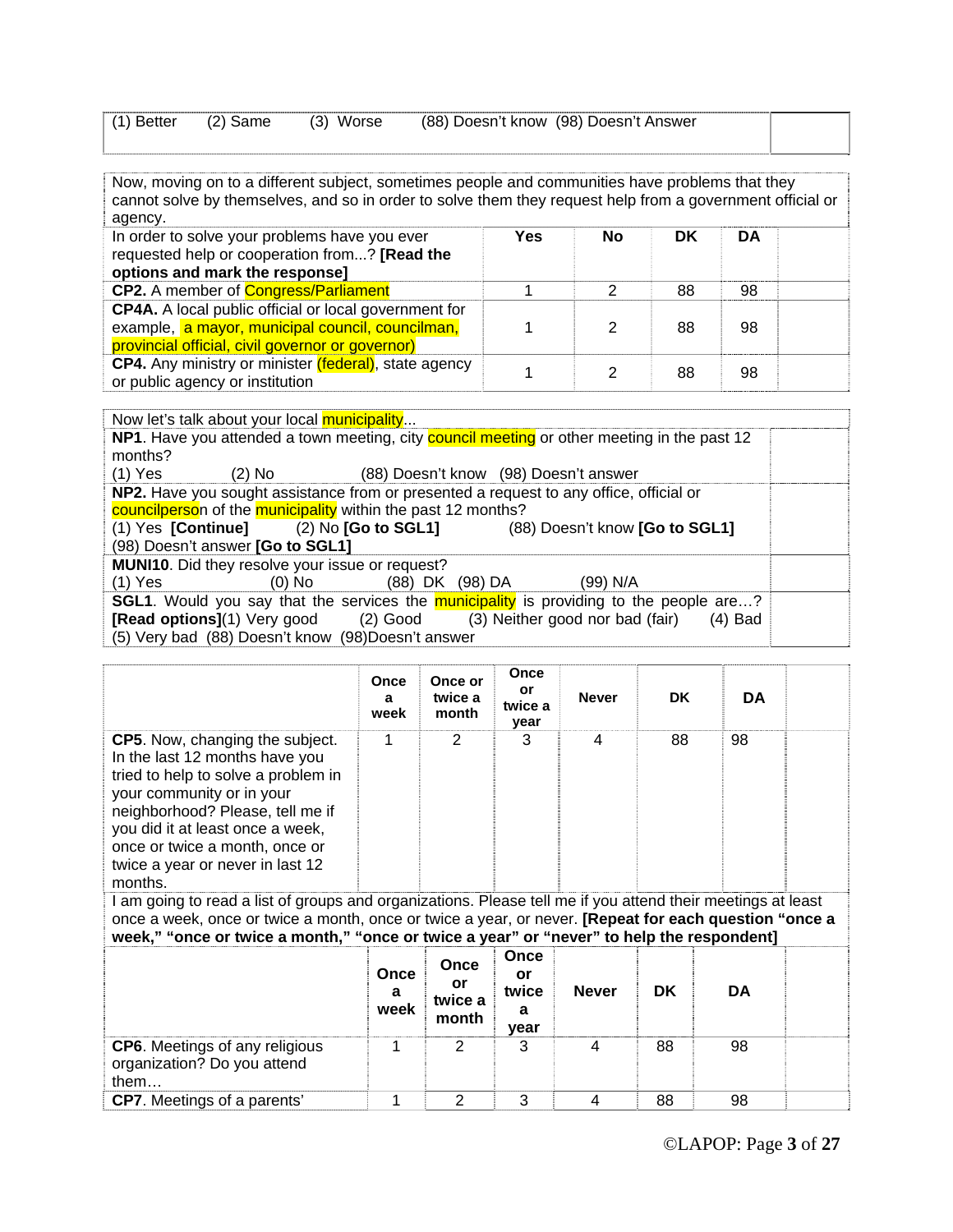| association at school? Do you<br>attend them                                                                       |               |   |   |    |          |           |  |
|--------------------------------------------------------------------------------------------------------------------|---------------|---|---|----|----------|-----------|--|
| <b>CP8.</b> Meetings of a community<br>improvement committee or<br>association? Do you attend them                 | 2             | 3 | 4 | 88 | 98       |           |  |
| CP9. Meetings of an association of<br>professionals, merchants,<br>manufacturers or farmers? Do you<br>attend them | 2             | 3 | 4 | 88 | 98       |           |  |
| <b>CP13.</b> Meetings of a political party<br>or political organization? Do you<br>attend them                     | $\mathcal{P}$ | 3 | 4 | 88 | 98       |           |  |
| CP20. [Women only] Meetings of<br>associations or groups of women or<br>home makers. Do you attend<br>them $\dots$ | 2             | 3 | 4 | 88 | DA<br>98 | N/A<br>99 |  |

#### **[GIVE CARD "A"]**

**LS6.** On this card there is a ladder with steps numbered 0 to 10, 0 is the lowest step and represents the worst life possible for you. 10 is the highest step and represents the best life possible for you. On what step of the ladder do you feel **at this moment**? **Please choose the ladder that represents best your opinion.**

**[Point out the number on the card that represents "the worst life possible" and the number that represents "the best life possible". Indicate to the interviewee that he/she can choose an intermediate score]**.

|                            |  |  |  |                           | 10 | 88 | 98 |
|----------------------------|--|--|--|---------------------------|----|----|----|
| <b>Worst life possible</b> |  |  |  | <b>Best life possible</b> |    | DK | DΑ |

**LS6A.** On which step would you say you stood two years ago, that is to say in 2008?

#### **[TAKE BACK CARD "A"]**

**IT1**. Now, speaking of the people from around here, would you say that people in this community are very trustworthy, somewhat trustworthy, not very trustworthy or untrustworthy...? **[Read options]**  (1) Very trustworthy (2) Somewhat trustworthy (3) Not very trustworthy (4) Untrustworthy (88) DK (98)DA

#### **[GIVE CARD "B"]**

**L1. [Use L1B in United States, Canada, Guyana, Jamaica and Haiti]** Now, to change the subject.... On this card there is a 1-10 scale that goes from left to right. One means left and 10 means right. Nowadays, when we speak of political leanings, we talk of those on the left and those on the right. In other words, some people sympathize more with the left and others with the right. According to the meaning that the terms "left" and "right" have for you, and thinking of your own political leanings, where would you place yourself on this scale?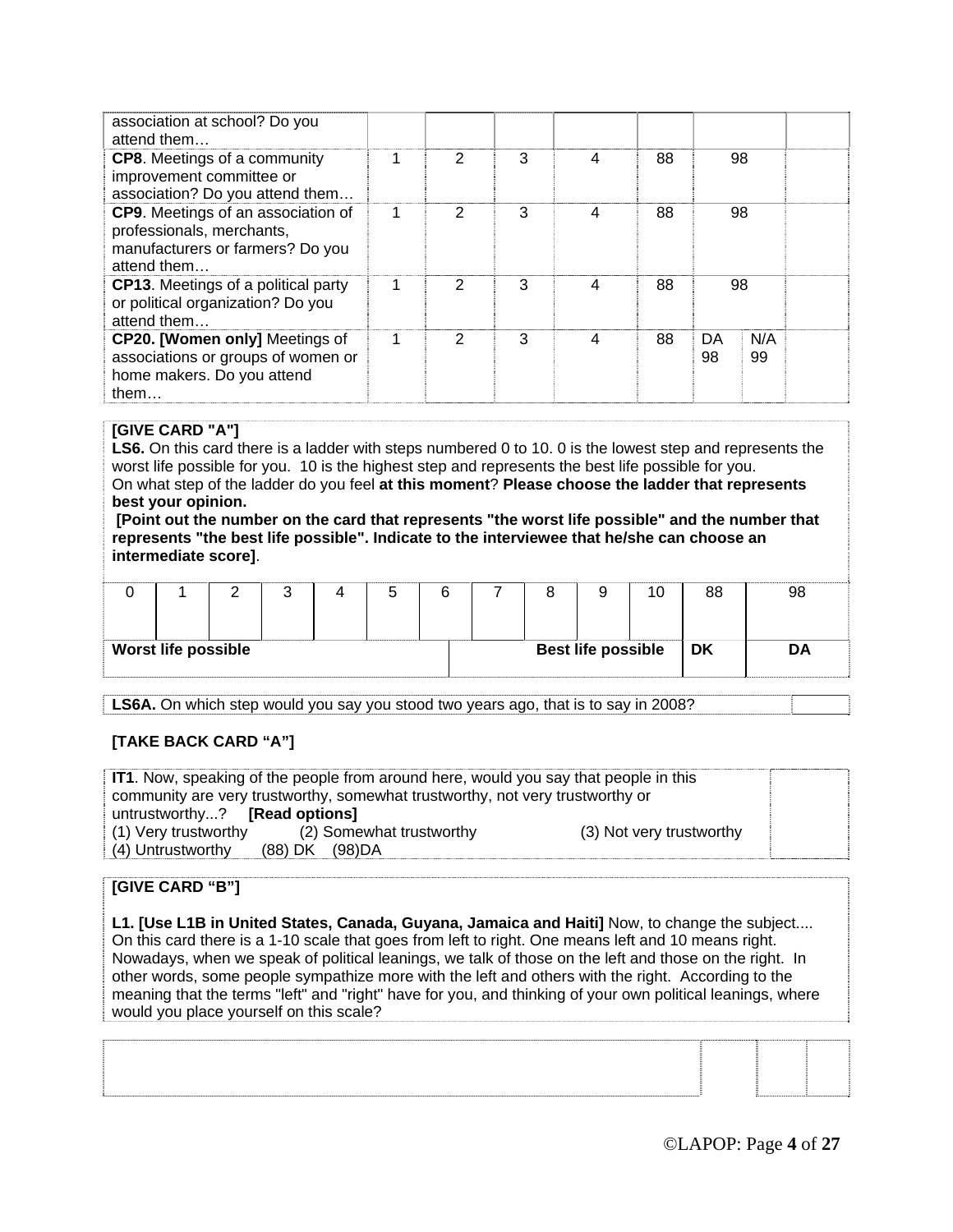|      | $\sim$<br><u>_</u> | $\sim$<br>. . | -- | -<br><b>1</b><br>w | $\sim$<br>ь | - | $\Omega$<br>С | 9 | ៱<br>ïU.          | <b>DI</b><br>PIN.<br>88 | DA<br>98                                    |  |
|------|--------------------|---------------|----|--------------------|-------------|---|---------------|---|-------------------|-------------------------|---------------------------------------------|--|
| Left |                    |               |    |                    |             |   |               |   | <b>Dialat</b><br> |                         | <b><i>Bassage Contractor Contractor</i></b> |  |

#### **[TAKE BACK CARD "B"]**

#### **[Give Card "B"]**

**L1B. [United States, Canada, Guyana, Jamaica, and Haiti]** (Liberal-Conservative Scale) Now, to change the subject.... On this card there is a 1-10 scale that goes from liberal to conservative. One means liberal and 10 means conservative. Nowadays, when we speak of political leanings, we talk of those liberals and those conservatives. In other words, some people sympathize more with the liberals and others with the conservatives. According to the meaning that the terms "liberals" and "conservatives" have for you, and thinking of your own political leanings, where would you place yourself on this scale?

|                                       | ═ | ື | n |  |  |  | О | 9 | 10 | <b>DK</b><br>88 | $\overline{\phantom{a}}$ DK<br>98 |  |
|---------------------------------------|---|---|---|--|--|--|---|---|----|-----------------|-----------------------------------|--|
| <b>Liberal</b><br><b>Conservative</b> |   |   |   |  |  |  |   |   |    |                 |                                   |  |

#### **[Take back Card "B"]**

| <b>PROT3.</b> In the last 12 months, have you participated in a demonstration or protest march? (1)<br>(2) No [Go to JC1] (88) DK[Go to JC1] (98) DA [Go to JC1]<br>Yes [Continue]                                                                                                                                                                                                                                                    |  |
|---------------------------------------------------------------------------------------------------------------------------------------------------------------------------------------------------------------------------------------------------------------------------------------------------------------------------------------------------------------------------------------------------------------------------------------|--|
| <b>PROT4.</b> $\chi$ How many times have you participated in a demonstration or protest march in the<br>(88) DK (98) DA<br>last 12 months?<br>(99) N/A                                                                                                                                                                                                                                                                                |  |
| Y4. What was the purpose of the demonstration or protest? [Don't read options. ONLY MARK<br>ONE ANSWER. If the respondent participated in more than one, ask about the most<br>recent protest. If the protest had more than one purpose, ask for the most important.]<br>(1) Economic factors (work, prices, inflation, lack of opportunities)<br>(2) Education (lack of opportunities, high tuition, poor quality, education policy) |  |
| (3) Political topics (protest against laws, parties or political candidates, exclusion, corruption)<br>(4) Security problems (crime, militias, gangs)                                                                                                                                                                                                                                                                                 |  |
| (5) Human rights<br>(6) Environmental themes<br>(7) Lack of public services                                                                                                                                                                                                                                                                                                                                                           |  |
| $(8)$ Other<br>(88) DK                                                                                                                                                                                                                                                                                                                                                                                                                |  |
| $(98)$ DA<br>(99) N/A                                                                                                                                                                                                                                                                                                                                                                                                                 |  |

| Now, changing the subject. Some people say that under some circumstances it would be justified for the<br>military of this country to take power by a coup d'état (military coup). In your opinion would a military coup<br>be justified under the following circumstances? [Read the options after each question]: [Customize for |                |              |      |      |  |
|------------------------------------------------------------------------------------------------------------------------------------------------------------------------------------------------------------------------------------------------------------------------------------------------------------------------------------|----------------|--------------|------|------|--|
| Costa Rica (Fuerza Pública), Panama (Fuerza Pública de Panamá), and Haiti (Police Nationale d'Haïti) ]                                                                                                                                                                                                                             |                |              |      |      |  |
| <b>JC1.</b> When there is high unemployment.                                                                                                                                                                                                                                                                                       | (1) A military | $(2)$ A      | (88) | (98) |  |
|                                                                                                                                                                                                                                                                                                                                    | take-over of   | military     | DK.  | DA   |  |
|                                                                                                                                                                                                                                                                                                                                    | the state      | take-over of |      |      |  |
|                                                                                                                                                                                                                                                                                                                                    | would be       | the state    |      |      |  |
|                                                                                                                                                                                                                                                                                                                                    | justified      | would not    |      |      |  |
|                                                                                                                                                                                                                                                                                                                                    |                | be justified |      |      |  |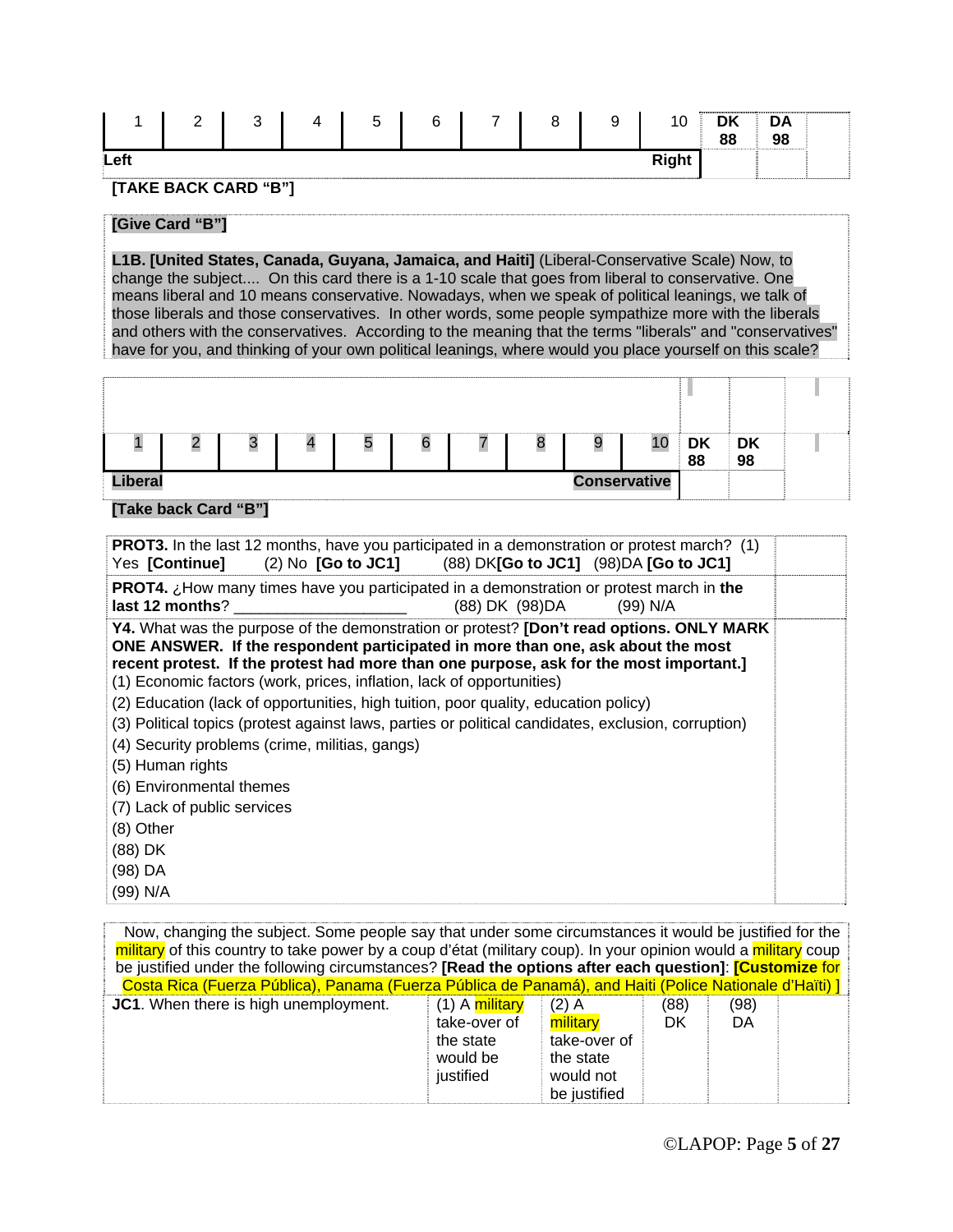| <b>JC10.</b> When there is a lot of crime. | (1) A <mark>military</mark><br>take-over of<br>the state<br>would be<br>justified | $(2)$ A<br>military<br>take-over of<br>the state<br>would not<br>be justified | (88)<br>DK | (98)<br>DA |  |
|--------------------------------------------|-----------------------------------------------------------------------------------|-------------------------------------------------------------------------------|------------|------------|--|
| JC13. When there is a lot of corruption.   | (1) A <mark>military</mark><br>take-over of<br>the state<br>would be<br>justified | $(2)$ A<br>military<br>take-over of<br>the state<br>would not<br>be justified | (88)<br>DK | (98)<br>DA |  |

| <b>JC15A.</b> Do you believe that when the $(1)$ Yes, it is<br>country is facing very difficult times it is justified<br>justifiable for the president of the country to<br>close the <b>Congress/Parliament</b> and govern<br>without <b>Congress/Parliament</b> ?                      |                               | $(2)$ No, it is<br>not justified | (88)<br>DK | (98)<br>DA |  |
|------------------------------------------------------------------------------------------------------------------------------------------------------------------------------------------------------------------------------------------------------------------------------------------|-------------------------------|----------------------------------|------------|------------|--|
| JC16A. Do you believe that when the<br>country is facing very difficult times it is<br>justifiable for the president of the country to<br>dissolve the <b>Supreme Court/Constitutional</b><br><b>Tribunal</b> and govern without <b>Supreme</b><br><b>Court/Constitutional Tribunal?</b> | $(1)$ Yes, it is<br>justified | $(2)$ No, it is<br>not justified | (88)<br>DK | (98)<br>DA |  |

| VIC1EXT. Now, changing the subject, have you been a victim of any type of crime in the past<br>12 months? That is, have you been a victim of robbery, burglary, assault, fraud, blackmail,<br>extortion, violent threats or any other type of crime in the past 12 months?<br>(2) No [Skip toVIC1HOGAR] (88) DK[Skip toVIC1HOGAR<br>$(1)$ Yes [Continue]<br>(98) DA [Skip to VIC1HOGAR]                                                                                                                                    |  |
|----------------------------------------------------------------------------------------------------------------------------------------------------------------------------------------------------------------------------------------------------------------------------------------------------------------------------------------------------------------------------------------------------------------------------------------------------------------------------------------------------------------------------|--|
| <b>VIC1EXTA.</b> How many times have you been a crime victim during the last 12 months?                                                                                                                                                                                                                                                                                                                                                                                                                                    |  |
| [fill in number] (88) DK (98) DA (99) N/A                                                                                                                                                                                                                                                                                                                                                                                                                                                                                  |  |
| VIC2. Thinking of that the last crime of which you were a victim, from the list I am going to<br>read to you, what kind of crime was it? [Read the options]<br>(01) Unarmed robbery, no assault or physical threats<br>(02) Unarmed robbery with assault or physical threats<br>(03) Armed robbery<br>(04) Assault but not robbery<br>(05) Rape or sexual assault<br>(06) Kidnapping<br>(07) Vandalism<br>(08) Burglary of your home<br>(10) Extortion<br>$(11)$ Other<br>$(88)$ DK $(98)DA$ $(99)$ N/A (was not a victim) |  |
| VIC2AA. ¿Could you tell me, in what place that last crime occurred?[Read options]                                                                                                                                                                                                                                                                                                                                                                                                                                          |  |
| (1) In your home<br>(2) In this neighborhood                                                                                                                                                                                                                                                                                                                                                                                                                                                                               |  |
| (3) In this municipality/canton                                                                                                                                                                                                                                                                                                                                                                                                                                                                                            |  |
| (4) In another municipality/canton                                                                                                                                                                                                                                                                                                                                                                                                                                                                                         |  |
| (5) In another country<br>(88) DK<br>(98) DA (99) N/A                                                                                                                                                                                                                                                                                                                                                                                                                                                                      |  |
|                                                                                                                                                                                                                                                                                                                                                                                                                                                                                                                            |  |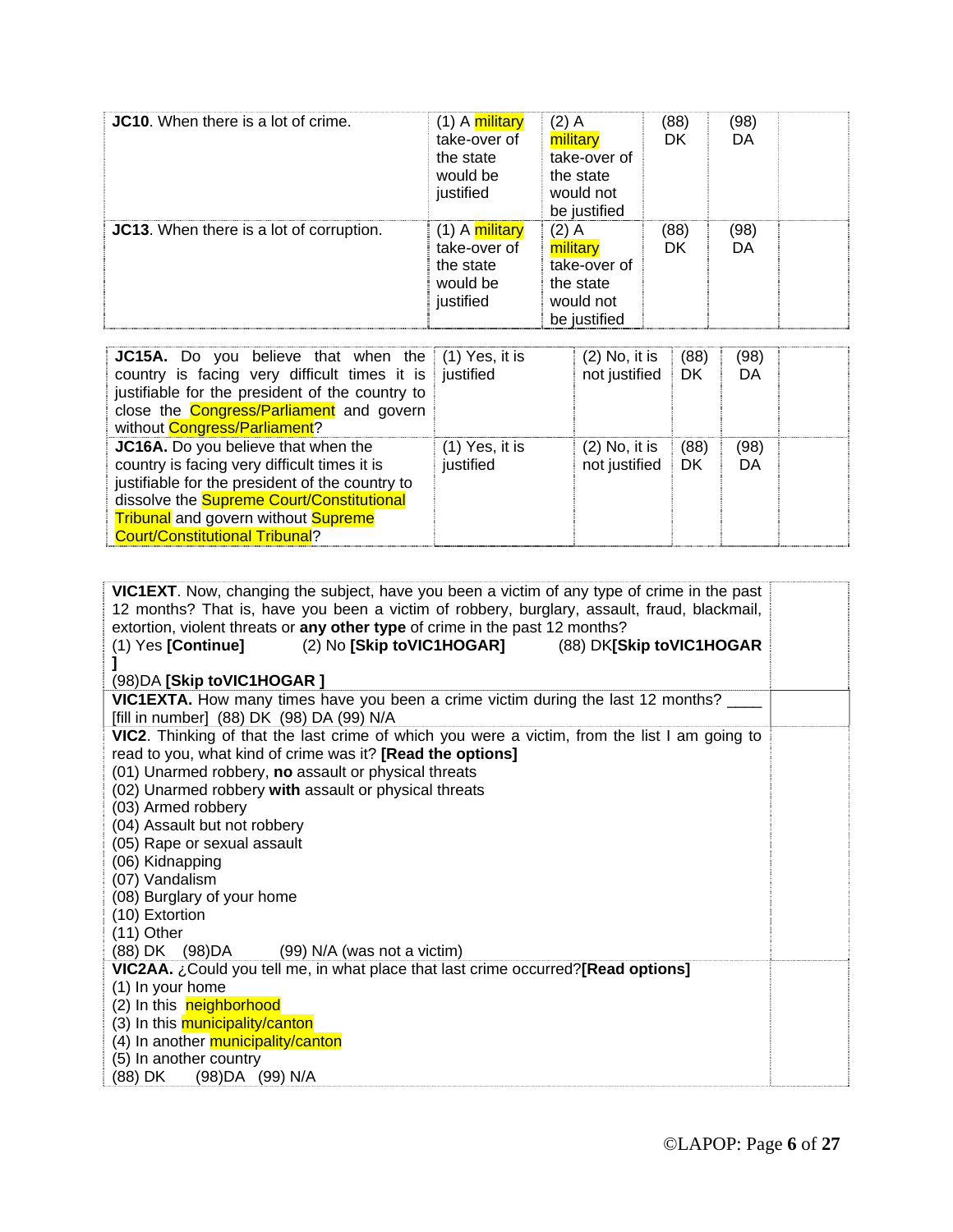| VIC1HOGAR. Has any other person living in your household been a victim of any type of           |  |
|-------------------------------------------------------------------------------------------------|--|
| crime in the past 12 months? That is, has any other person living in your household been a      |  |
| victim of robbery, burglary, assault, fraud, blackmail, extortion, violent threats or any other |  |
| type of crime in the past 12 months?                                                            |  |
| (1) Yes (2) No (88) DK (98) DA                                                                  |  |

**AOJ8**. In order to catch criminals, do you believe that the authorities should always abide by the law or that occasionally they can cross the line? (1) Should always abide by the law (2) Occasionally can cross the line (88 )DK (98) DA **AOJ11**. Speaking of the neighborhood where you live and thinking of the possibility of being assaulted or robbed, do you feel very safe, somewhat safe, somewhat unsafe or very **un**safe? (1) Very safe (2) Somewhat safe (3) Somewhat unsafe (4) Very unsafe (88) DK (98)DR

| AOJ11A. And speaking of the country in general, how much do you think that the level<br>of crime that we have now represents a threat to our future well-being? [Read the<br>options] |                                                                                                                                                        |              |            |                 |  |
|---------------------------------------------------------------------------------------------------------------------------------------------------------------------------------------|--------------------------------------------------------------------------------------------------------------------------------------------------------|--------------|------------|-----------------|--|
|                                                                                                                                                                                       | (1) Very much (2) Somewhat (3) Little                                                                                                                  |              | (4) None   | (88) DK (98) DA |  |
|                                                                                                                                                                                       | AOJ12. If you were a victim of a robbery or assault how much faith do you have that the<br>judicial system would punish the guilty? [Read the options] |              |            |                 |  |
| $(1)$ A lot                                                                                                                                                                           | (2) Some                                                                                                                                               | (3) Little   | (4) None   | (88) DK (98) DA |  |
| AOJ17. To what extent do you think your neighborhood is affected by gangs? Would you say<br>a lot, somewhat, a little or none?                                                        |                                                                                                                                                        |              |            |                 |  |
|                                                                                                                                                                                       |                                                                                                                                                        |              |            |                 |  |
| $(1)$ A lot                                                                                                                                                                           | (2) Somewhat                                                                                                                                           | $(3)$ Little | $(4)$ None | (88) DK (98) DA |  |

#### **[GIVE CARD "C" TO THE RESPONDENT]**

On this card there is a ladder with steps numbered 1 to 7, where 1 is the lowest step and means NOT AT ALL and 7 the highest and means A LOT. For example, if I asked you to what extent do you like watching television, if you don't like watching it at all, you would choose a score of 1, and if, in contrast, you like watching television a lot, you would indicate the number 7 to me. If your opinion is between not at all and a lot, you would choose an intermediate score. So, to what extent do you like watching television? Read me the number. **[Make sure that the respondent understands correctly]**.

|            |  |  |       | 88              | 98                       |
|------------|--|--|-------|-----------------|--------------------------|
| Not at all |  |  | A lot | Doesn't<br>know | Doesn't<br><b>Answer</b> |

| Note down a number 1-7, or 88 DK and 98 DA                                                                                                                                                                                                                                                                                                                                                                                                            |  |
|-------------------------------------------------------------------------------------------------------------------------------------------------------------------------------------------------------------------------------------------------------------------------------------------------------------------------------------------------------------------------------------------------------------------------------------------------------|--|
| I am going to ask you a series of questions. I am going to ask you that you use the numbers<br>provided in the ladder to answer. Remember, you can use any number.<br><b>B1.</b> To what extent do you think the courts in (country) guarantee a fair trial? (Read: If you<br>think the courts do not ensure justice at all, choose number 1; if you think the courts ensure<br>justice a lot, choose number 7 or choose a point in between the two.) |  |
| <b>B2.</b> To what extent do you respect the political institutions of (country)?                                                                                                                                                                                                                                                                                                                                                                     |  |
| <b>B3.</b> To what extent do you think that citizens' basic rights are well protected by the political<br>system of (country)?                                                                                                                                                                                                                                                                                                                        |  |
| <b>B4.</b> To what extent do you feel proud of living under the political system of (country)?                                                                                                                                                                                                                                                                                                                                                        |  |
| <b>B6.</b> To what extent do you think that one should support the political system of (country)?                                                                                                                                                                                                                                                                                                                                                     |  |
| <b>B10A.</b> To what extent do you trust the justice system?                                                                                                                                                                                                                                                                                                                                                                                          |  |
| <b>B11.</b> To what extent do you trust the <b>Supreme Electoral Tribunal</b> ?                                                                                                                                                                                                                                                                                                                                                                       |  |
| B12. To what extent do you trust the Armed Forces? [Not in Costa Rica, Panama or Haiti]                                                                                                                                                                                                                                                                                                                                                               |  |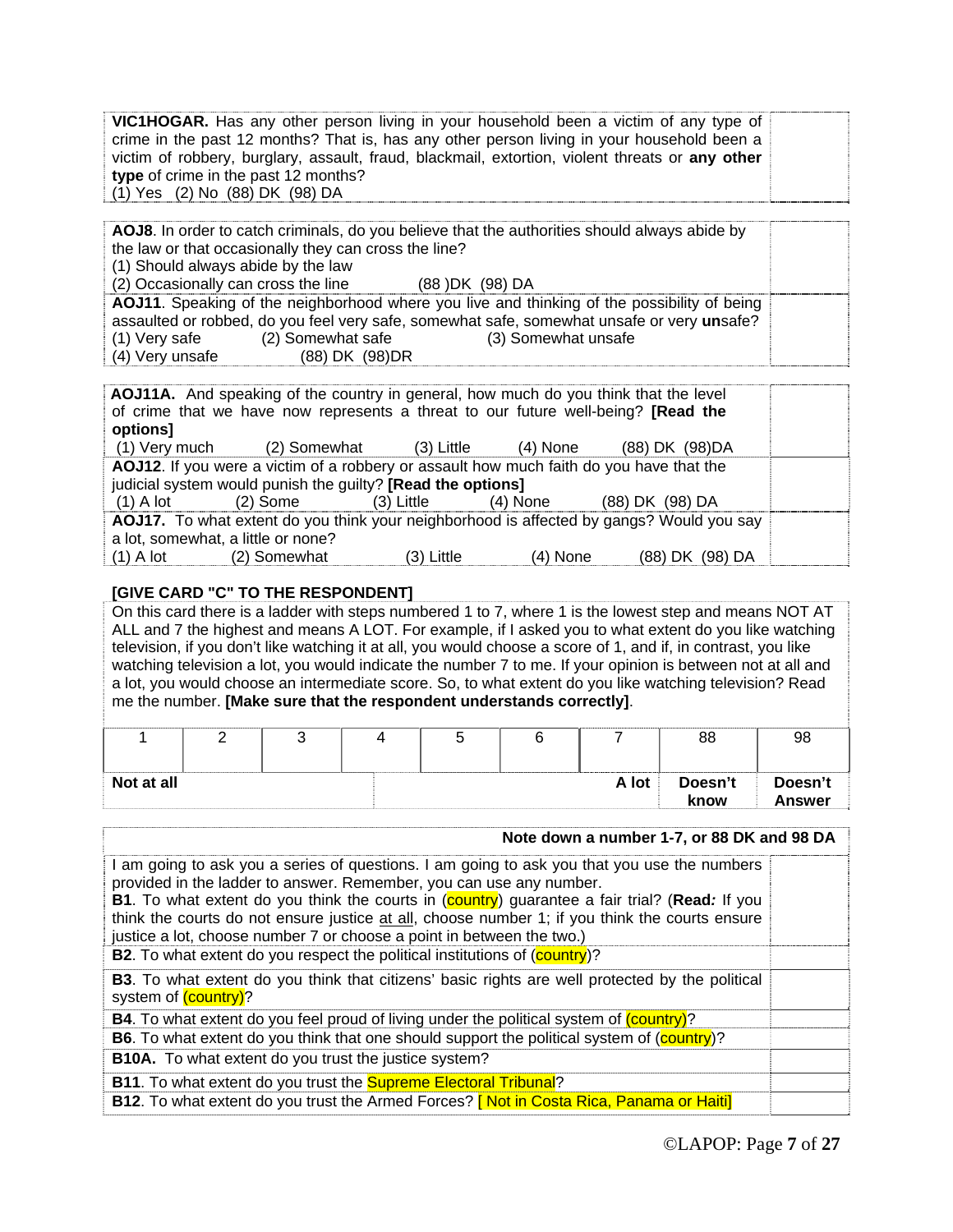| Note down a number 1-7, or 88 DK and 98 DA                                                        |  |
|---------------------------------------------------------------------------------------------------|--|
| <b>B13.</b> To what extent do you trust the National Congress?                                    |  |
| <b>B14.</b> To what extent do you trust the national government?                                  |  |
| <b>B18.</b> To what extent do you trust the <b>National Police</b> ?                              |  |
| <b>B20.</b> To what extent do you trust the Catholic Church?                                      |  |
| <b>B20A.</b> To what extent do you trust the Evangelical/Protestant Church Juse the most common   |  |
| name in your country]?                                                                            |  |
| <b>B21</b> . To what extent do you trust the political parties?                                   |  |
| B21A. To what extent do you trust the <b>President/Prime Minister</b> ?                           |  |
| B31. To what extent do you trust the Supreme Court?                                               |  |
| <b>B32.</b> To what extent do you trust the <b>local or municipal government</b> ?                |  |
| <b>B43</b> . To what extent are you proud of being (nationality corresponding to country)?        |  |
| <b>B16.</b> To what extent do you trust the State Attorney General?                               |  |
| <b>B17.</b> To what extent do you trust the <b>Public</b> Defender's Office?                      |  |
| <b>B37</b> . To what extent do you trust the mass media?                                          |  |
| <b>B46 [b45]</b> . To what extent do you trust the <b>anti-corruption commission</b> ?            |  |
| <b>B47.</b> To what extent do you trust elections?                                                |  |
| <b>B48.</b> To what extent do you believe that free trade agreements help to improve the economy? |  |

| Now, using the same ladder, <i>[continue with card C: 1-7 point scale]</i><br>NOT ALL 1 2 3 4 5 6 7 A LOT   | Note down 1-7,<br>$88 = DK 98 = DA$ |
|-------------------------------------------------------------------------------------------------------------|-------------------------------------|
| N1. To what extent would you say the current administration fights poverty?                                 |                                     |
| N3. To what extent would you say the current administration promotes and<br>protects democratic principles? |                                     |
| N9. To what extent would you say the current administration combats<br>government corruption?               |                                     |
| N11. To what extent would you say the current administration improves citizen<br>safety?                    |                                     |
| N12. To what extent would you say the current administration combats<br>unemployment?                       |                                     |
| N15. To what extent would you say that the current administration is managing<br>the economy well?          |                                     |

#### **[Take Back Card C]**

| <b>WT1.</b> How worried are you that there will be a violent attack by terrorists in (country)<br>in the next 12 months? Are you very, somewhat, a little, or not at all worried, or would<br>you say that you have not thought much about this?<br>(1) Very worried (2) Somewhat worried (3) A little worried (4) Not at all worried<br>(5) Haven't thought much about this (88) DK<br>$(98)$ DA? |  |
|----------------------------------------------------------------------------------------------------------------------------------------------------------------------------------------------------------------------------------------------------------------------------------------------------------------------------------------------------------------------------------------------------|--|
| WT2. How worried are you that you or someone in your family will become a victim of<br>a violent attack by terrorists? Are you very, somewhat, a little, or not at all worried, or<br>would you say that you have not thought much about this?<br>(1) Very worried (2) Somewhat worried (3) A little worried (4) Not at all worried<br>(5) Haven't thought much about this<br>(88) DK<br>(98) DA   |  |

|                                   |                               | M1. Speaking in general of the current administration, how would you rate the job<br>performance of President NAME CURRENT PRESIDENT? [Read the options] |           |  |
|-----------------------------------|-------------------------------|----------------------------------------------------------------------------------------------------------------------------------------------------------|-----------|--|
| $(1)$ Very good<br>$(5)$ Very bad | $(2)$ Good<br>(88) DK (98) DA | (3) Neither good nor bad (fair)                                                                                                                          | $(4)$ Bad |  |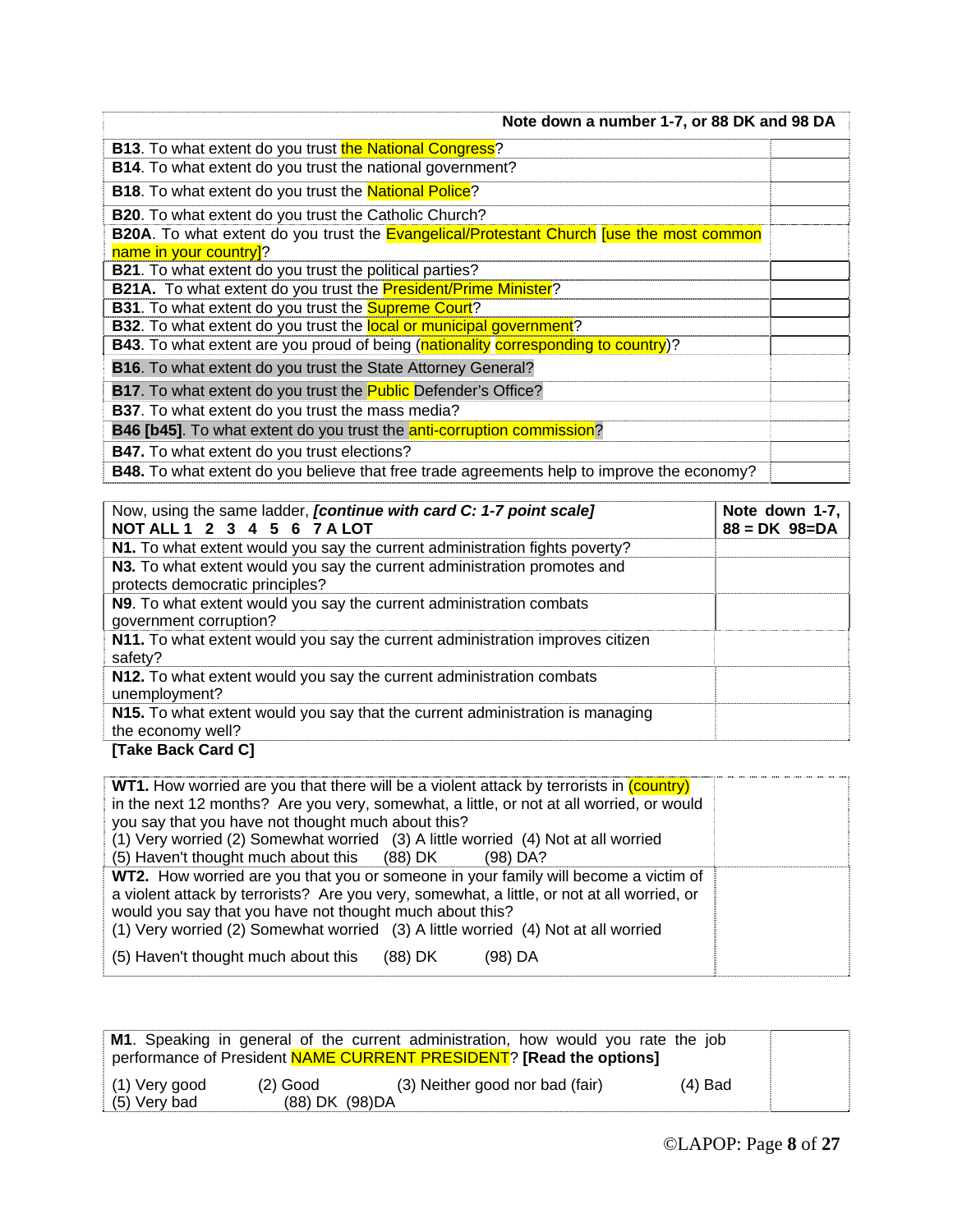|                 |                 |                                                                                              |  | M2. Now speaking of Congress/Parliament, and thinking of members/senators and               |
|-----------------|-----------------|----------------------------------------------------------------------------------------------|--|---------------------------------------------------------------------------------------------|
|                 |                 |                                                                                              |  | representatives as a whole, without considering the political parties to which they belong, |
|                 |                 |                                                                                              |  | do you believe that the members/senators and representatives of Congress/Parliament         |
|                 |                 | are performing their jobs: very well, well, neither well nor poorly, poorly, or very poorly? |  |                                                                                             |
| (1) Very well   | (2) Well        | (3) Neither well nor poorly (fair)                                                           |  | (4) Poorly                                                                                  |
| (5) Very poorly | (88) DK (98) DA |                                                                                              |  |                                                                                             |

**[GIVE CARD "D"]**: Now we will use a similar ladder, but this time 1 means "strongly disagree" and 7 means "strongly agree." A number in between 1 and 7 represents an intermediate score.

#### **Write a number 1-7, or 88 = Doesn't Know, 98 = Doesn't Answer**

|                          | - |  |  |                       | 88              | 98                |
|--------------------------|---|--|--|-----------------------|-----------------|-------------------|
| <b>Strongly disagree</b> |   |  |  | <b>Strongly agree</b> | Doesn't<br>know | Doesn't<br>answer |

**Note down 1-7, 88 = DK 98=DA**

| Taking into account the current situation of this country, and using that card, I would like you<br>to tell me how much you agree or disagree with the following statements                                          |  |
|----------------------------------------------------------------------------------------------------------------------------------------------------------------------------------------------------------------------|--|
| POP101. It is necessary for the progress of this country that our presidents/prime ministers<br>limit the voice and vote of opposition parties, how much do you agree or disagree with that<br>view? (88) DK (98) DA |  |
| POP102. When the Congress hinders the work of our government, our presidents/prime<br>ministers should govern without the Congress. How much do you agree or disagree with that<br>view? (88) DK (98) DA             |  |
| POP103. When the Supreme Court hinders the work of our government, our presidents/prime<br>ministers should ignore it. How much do you agree or disagree with that view? (88) DK<br>(98)DA                           |  |
| POP107. The people should govern directly rather than through elected representatives. How<br>much do you agree or disagree? (88) DK (98) DA                                                                         |  |
| <b>POP113.</b> Those who disagree with the majority represent a threat to the country. How much<br>do you agree or disagree with that view? (88) DK (98)DA                                                           |  |

**We continue using the same ladder.** Please, could you tell me how much you agree or disagree with the following statements?

| <b>EFF1.</b> Those who govern this country are interested in what people like you think. How much |  |
|---------------------------------------------------------------------------------------------------|--|
| do you agree or disagree with this statement?                                                     |  |
| EFF2. You feel that you understand the most important political issues of this country. How       |  |
| much do you agree or disagree with this statement?                                                |  |

| Write a number 1-7, or 88=DK and 98=DA                                                                                                                        |  |
|---------------------------------------------------------------------------------------------------------------------------------------------------------------|--|
| <b>ING4.</b> Democracy may have problems, but it is better than any other form of government. To<br>what extent do you agree or disagree with this statement? |  |
| <b>DEM23.</b> Democracy can exist without political parties. How much do you agree or disagree<br>with this statement?                                        |  |

Now I am going to read some items about the role of the national government. Please tell me to what extent you agree or disagree with the following statements. We will continue using the same ladder from 1 to 7. **(88) DK (98)DA**

**ROS1**. The (Country) government, instead of the private sector, should own the most important enterprises and industries of the country. How much do you agree or disagree with this statement?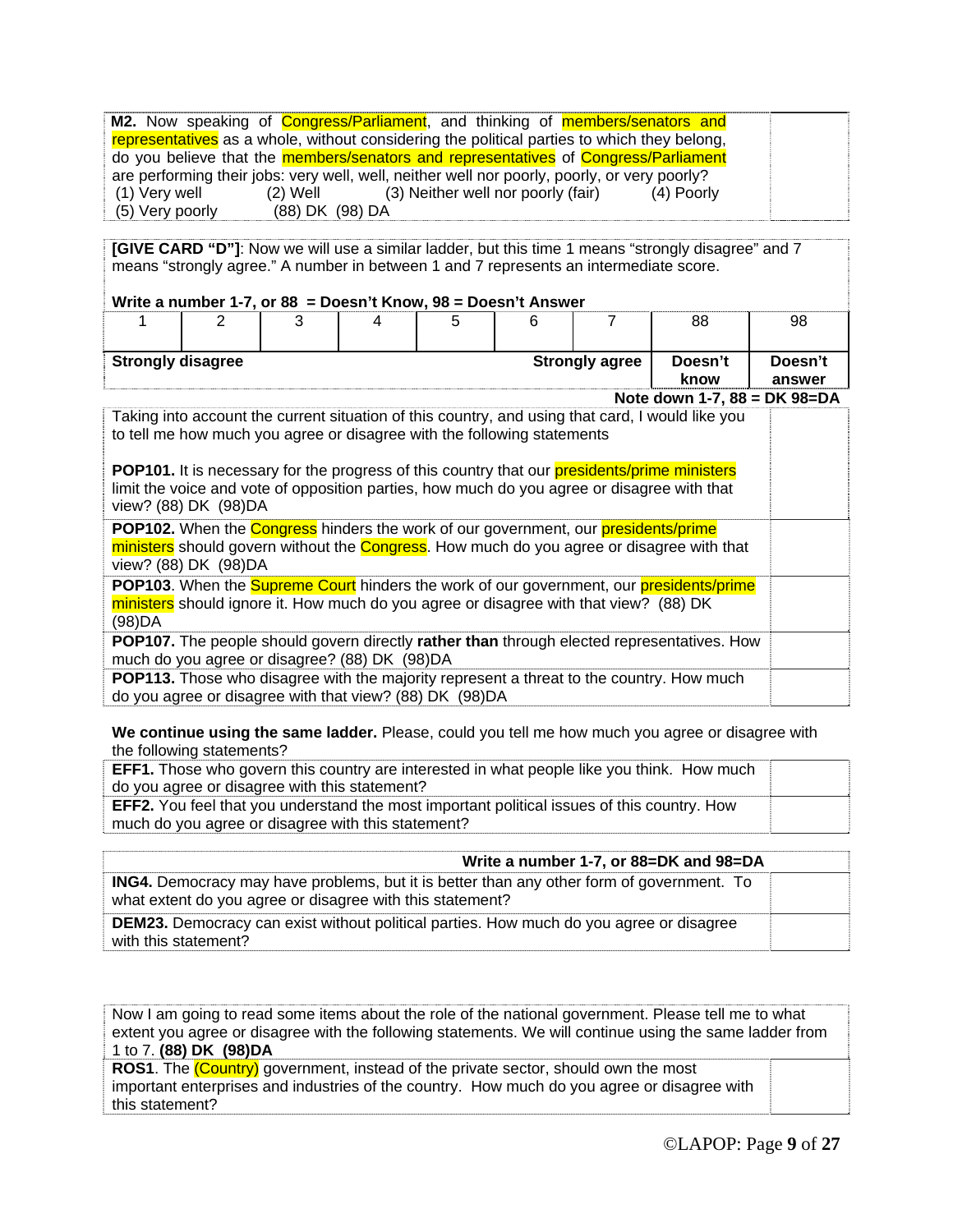| ROS2. The (Country) government, more than individuals, should be the most responsible for<br>ensuring the well-being of the people. To what extent do you agree or disagree with this<br>statement? |  |
|-----------------------------------------------------------------------------------------------------------------------------------------------------------------------------------------------------|--|
| <b>ROS3.</b> The <i>(Country)</i> government, more than the private sector, should be primarily                                                                                                     |  |
| responsible for creating jobs. To what extent to do you agree or disagree with this statement?                                                                                                      |  |
| ROS4. The (Country) government should implement strong policies to reduce income<br>inequality between the rich and the poor. To what extent do you agree or disagree with this<br>statement?       |  |
| <b>ROS5.</b> The <i>(Country)</i> government, more than the private sector, should be primarily                                                                                                     |  |
| responsible for providing retirement pensions. How much do you agree or disagree with this<br>statement?                                                                                            |  |
| <b>ROS6.</b> The <i>(Country)</i> government, more than the private sector should be primarily                                                                                                      |  |
| responsible for providing health care services. How much do you agree or disagree with this<br>statement?                                                                                           |  |

#### **[TAKE BACK CARD "D"]**

|                                                               |                         | PN4. In general, would you say that you are very satisfied, satisfied, dissatisfied or very              |  |
|---------------------------------------------------------------|-------------------------|----------------------------------------------------------------------------------------------------------|--|
| dissatisfied with the way democracy works in <b>country</b> ? |                         |                                                                                                          |  |
|                                                               |                         | (1) Very satisfied (2) Satisfied (3) Dissatisfied (4) Very dissatisfied (88) DK (98) DA                  |  |
|                                                               |                         | <b>PN5.</b> In your opinion, is <b>country</b> very democratic, somewhat democratic, not very democratic |  |
| or not at all democratic?                                     |                         |                                                                                                          |  |
| (1) Very democratic                                           | (2) Somewhat democratic | (3) Not very democratic                                                                                  |  |
| (4) Not at all democratic                                     | (88) DK (98) DA         |                                                                                                          |  |

#### **[Give the respondent card "E"]**

Now we are going to use another card. The new card has a 10-point ladder, which goes from 1 to 10, where 1 means that you strongly disapprove and 10 means that you strongly approve. I am going to read you a list of some actions that people can take to achieve their political goals and objectives. Please tell me how strongly you would approve or disapprove of people taking the following actions.

|  | ົ<br>ີ                     | ᄃ<br>ັ | 6 |  | U                       | 10 | 88<br>Doesn't<br>know | 98<br>Doesn't<br>Answer |
|--|----------------------------|--------|---|--|-------------------------|----|-----------------------|-------------------------|
|  | <b>Strongly disapprove</b> |        |   |  | <b>Strongly approve</b> |    |                       |                         |

|                                                                                                                                                    | $1 - 10,$<br>$88 = DK$ .<br>$98 = DA$ |
|----------------------------------------------------------------------------------------------------------------------------------------------------|---------------------------------------|
| <b>E5.</b> Of people participating in legal demonstrations. How much do you approve or disapprove?                                                 |                                       |
| <b>E8.</b> Of people participating in an organization or group to try to solve community problems.<br>How much do you approve or disapprove?       |                                       |
| <b>E11.</b> Of people working for campaigns for a political party or candidate. How much do you<br>approve or disapprove?                          |                                       |
| <b>E15.</b> Of people participating in the blocking of roads to protest. Using the same scale, how<br>much do you approve or disapprove?           |                                       |
| <b>E14.</b> Of people seizing private property or land to protest. How much do you approve or<br>disapprove?                                       |                                       |
| <b>E3.</b> Of people participating in a group working to violently overthrow an elected government.<br>How much do you approve or disapprove?      |                                       |
| <b>E16.</b> Of people taking the law into their own hands when the government does not punish<br>criminals. How much do you approve or disapprove? |                                       |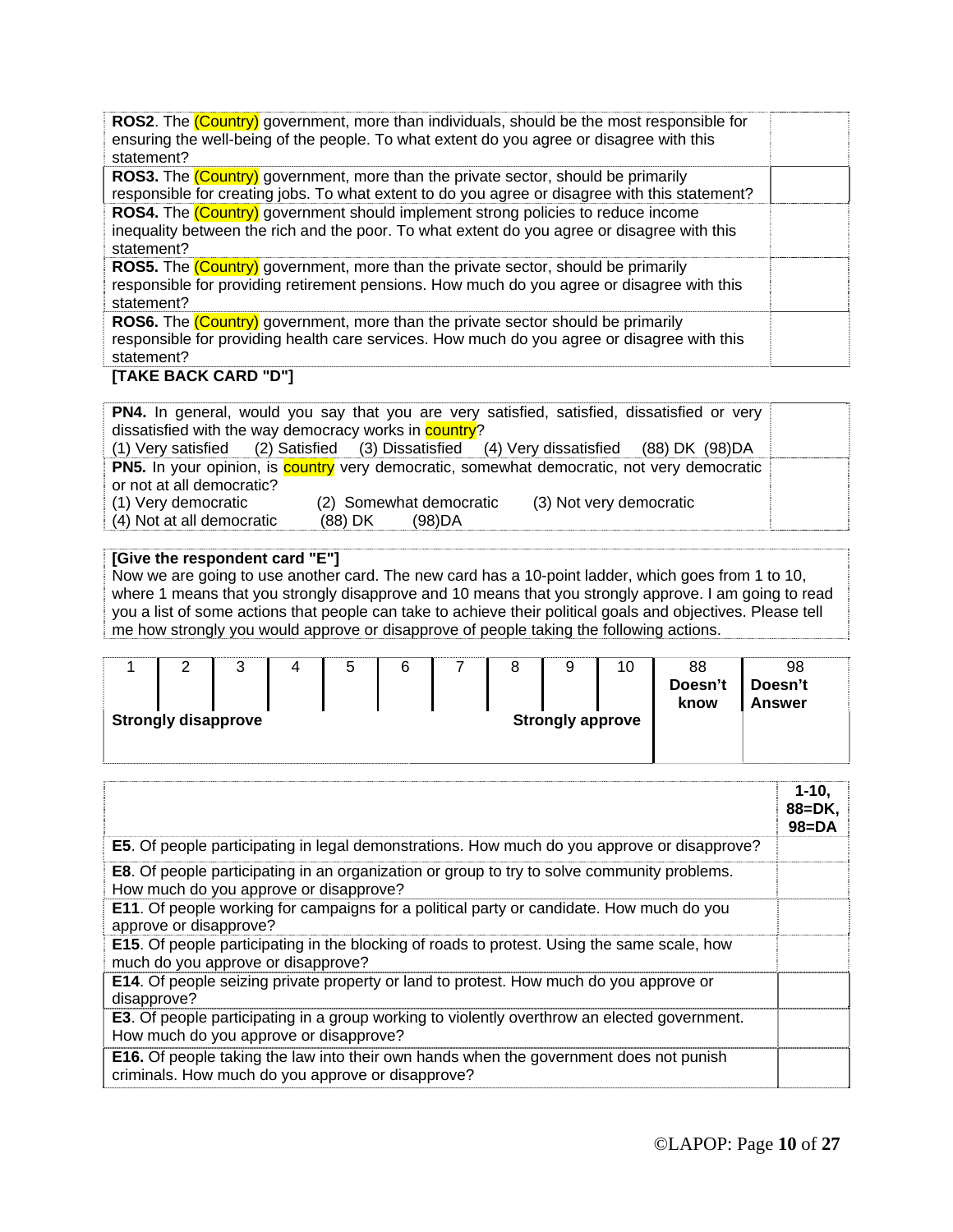#### **[Don't take back card "E"]**

The following questions are to find out your opinion about the different ideas of people who live in *country*. Please continue using the 10 point ladder.

|                                                       |  | ັ |  | 5 | 6 |  |  | a<br>c | 10 | 88<br>Doesn't<br>know | 98<br>Doesn't<br><b>Answer</b> |
|-------------------------------------------------------|--|---|--|---|---|--|--|--------|----|-----------------------|--------------------------------|
| <b>Strongly disapprove</b><br><b>Strongly approve</b> |  |   |  |   |   |  |  |        |    |                       |                                |
|                                                       |  |   |  |   |   |  |  |        |    |                       |                                |

|                                                                                                                                                                                                                                                                                                                   | $1 - 10,$<br>$88 = DK$<br>$98 = DA$ |
|-------------------------------------------------------------------------------------------------------------------------------------------------------------------------------------------------------------------------------------------------------------------------------------------------------------------|-------------------------------------|
| <b>D1.</b> There are people who only say bad things about the (country) form of government, not<br>just the incumbent government but the system of government. How strongly do you approve<br>or disapprove of such people's right to vote? Please read me the number from the scale:<br>[Probe: To what degree?] |                                     |
| <b>D2.</b> How strongly do you approve or disapprove that such people be allowed to conduct<br>peaceful demonstrations in order to express their views? Please read me the number.                                                                                                                                |                                     |
| <b>D3.</b> Still thinking of those who only say bad things about the (country) form of government,<br>how strongly do you approve or disapprove of such people being permitted to run for public<br>office?                                                                                                       |                                     |
| D4. How strongly do you approve or disapprove of such people appearing on television to<br>make speeches?                                                                                                                                                                                                         |                                     |
| <b>D5.</b> And now, changing the topic and thinking of homosexuals, how strongly do you approve<br>or disapprove of such people being permitted to run for public office?                                                                                                                                         |                                     |
| <b>D6.</b> How strongly do you approve or disapprove that same-sex couples can have the right to<br>marry?                                                                                                                                                                                                        |                                     |

#### **[Take back card "E"]**

| Now changing the subject                                                                                                                                                                                                                                                                                                                                                |  |
|-------------------------------------------------------------------------------------------------------------------------------------------------------------------------------------------------------------------------------------------------------------------------------------------------------------------------------------------------------------------------|--|
| <b>DEM2.</b> Which of the following statements do you agree with the most:<br>(1) For people like me it doesn't matter whether a regime is democratic or non-democratic, OR<br>(2) Democracy is preferable to any other form of government, OR<br>(3) Under some circumstances an authoritarian government may be preferable to a<br>democratic one.<br>(88) DK (98) DA |  |
| <b>DEM11.</b> Do you think that our country needs a government with an iron fist, or that problems<br>can be resolved with everyone's participation?<br>(2) Participation for all<br>(1) Iron fist<br>(98)DA<br>$(88)$ DK                                                                                                                                               |  |

| (2) Electoral democracy is the best<br>(88) DK (98) DA | <b>AUT1</b> . There are people who say that we need a strong leader who does not have to be<br>elected by the vote of the people. Others say that although things may not work, electoral<br>democracy, or the popular vote, is always best. What do you think? [Read the options]<br>(1) We need a strong leader who does not have to be elected |            |           |                 |  |
|--------------------------------------------------------|---------------------------------------------------------------------------------------------------------------------------------------------------------------------------------------------------------------------------------------------------------------------------------------------------------------------------------------------------|------------|-----------|-----------------|--|
| options]<br>(1) Frequently                             | <b>PP1</b> . During election time, some people try to convince others to vote for a party or candidate.<br>How often have you tried to convince others to vote for a party or candidate? [Read the<br>(2) Occasionally                                                                                                                            | (3) Rarely | (4) Never | (88) DK (98) DA |  |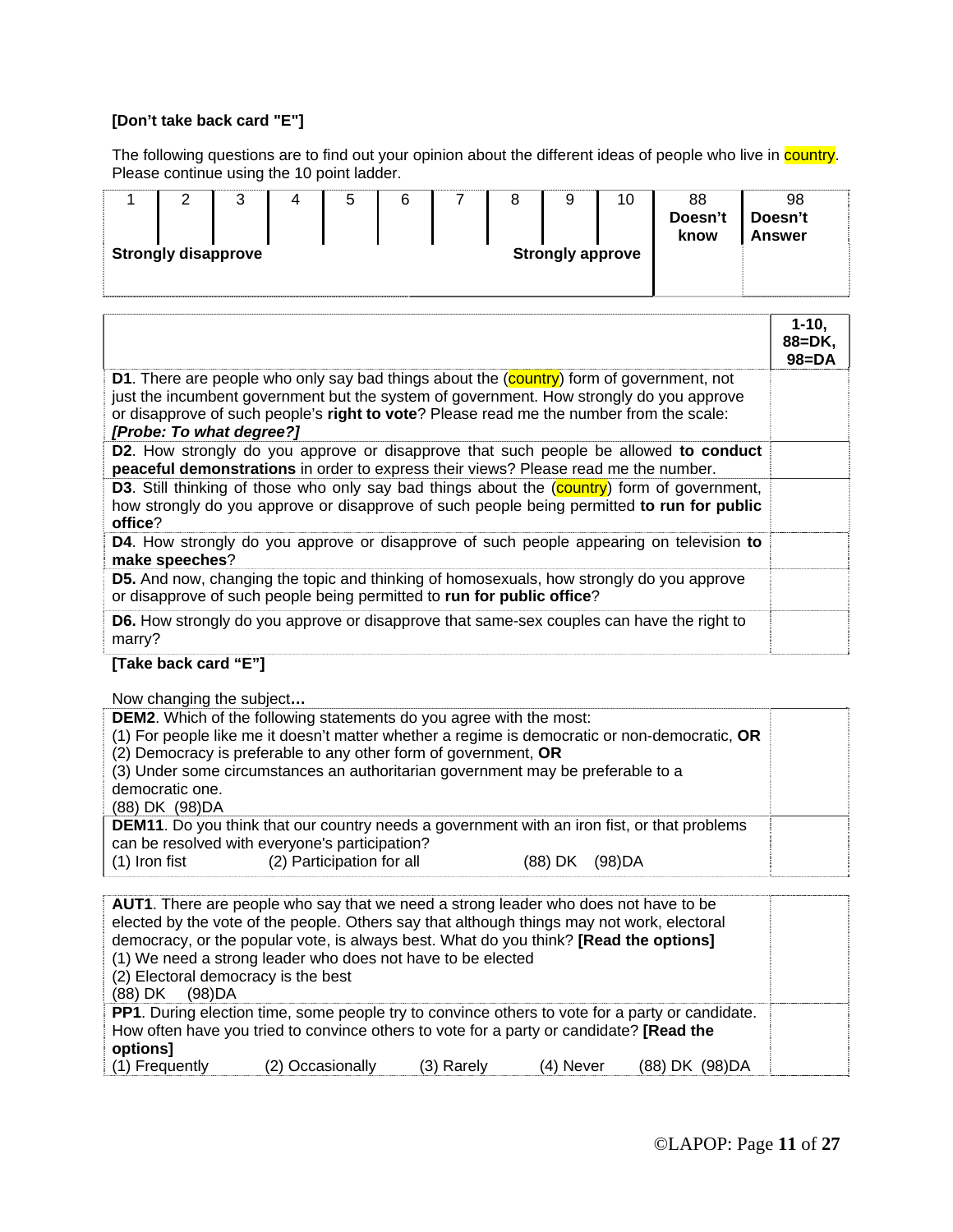|                 |                  | <b>PP2.</b> There are people who work for parties or candidates during electoral campaigns. Did you |  |
|-----------------|------------------|-----------------------------------------------------------------------------------------------------|--|
|                 |                  | work for any candidate or party in the last presidential [prime minister] elections of 2002?        |  |
| (1) Yes, worked | (2) Did not work | (88) DK (98) DA                                                                                     |  |

|                                                                                                                                                                                                                                                                                                                                                                                     | N/A<br>Did not try<br>or did not<br>have | <b>No</b>   | <b>Yes</b> | DK | <b>DA</b> |  |
|-------------------------------------------------------------------------------------------------------------------------------------------------------------------------------------------------------------------------------------------------------------------------------------------------------------------------------------------------------------------------------------|------------------------------------------|-------------|------------|----|-----------|--|
|                                                                                                                                                                                                                                                                                                                                                                                     | contact                                  |             |            |    |           |  |
| Now we want to talk about your personal<br>experience with things that happen in<br>everyday life                                                                                                                                                                                                                                                                                   |                                          |             |            |    |           |  |
| EXC2. Has a police officer asked you for a<br>bribe in the last twelve months?                                                                                                                                                                                                                                                                                                      |                                          | 0           | 1          | 88 | 98        |  |
| <b>EXC6.</b> In the last twelve months, did any<br>government employee ask you for a bribe?                                                                                                                                                                                                                                                                                         |                                          | 0           | 1          | 88 | 98        |  |
| <b>EXC11.</b> In the last twelve months, did you<br>have any official dealings in the<br>municipality/local government?<br>If the answer is No $\rightarrow$ mark 99<br>If it is $Yes \rightarrow ask$ the following:<br>In the last twelve months, to process any kind<br>of document like a permit, for example, did<br>you have to pay any money beyond that<br>required by law? | 99                                       | $\mathbf 0$ | 1          | 88 | 98        |  |
| EXC13. Do you work?<br>If the answer is No $\rightarrow$ mark 99<br>If it is Yes $\rightarrow$ ask the following:<br>In your work, have you been asked to pay a<br>bribe in the last twelve months?                                                                                                                                                                                 | 99                                       | 0           | 1          | 88 | 98        |  |
| <b>EXC14.</b> In the last twelve months, have you<br>had any dealings with the courts?<br>If the answer is No $\rightarrow$ mark 99<br>If it is Yes $\rightarrow$ ask the following:<br>Did you have to pay a bribe to the courts in<br>the last twelve months?                                                                                                                     | 99                                       | $\mathbf 0$ | 1          | 88 | 98        |  |
| <b>EXC15.</b> Have you used any public health<br>services in the last twelve months?<br>If the answer is No $\rightarrow$ mark 99<br>If it is Yes $\rightarrow$ ask the following:<br>In order to be seen in a hospital or a clinic in<br>the last twelve months, did you have to pay a<br>bribe?                                                                                   | 99                                       | 0           | 1          | 88 | 98        |  |
| <b>EXC16.</b> Have you had a child in school in the<br>last twelve months?<br>If the answer is No $\rightarrow$ mark 99<br>If it is Yes $\rightarrow$ ask the following:<br>Have you had to pay a bribe at school in the<br>last twelve months?                                                                                                                                     | 99                                       | $\mathbf 0$ | 1          | 88 | 98        |  |
| <b>EXC18.</b> Do you think given the way things<br>are, sometimes paying a bribe is justified?                                                                                                                                                                                                                                                                                      |                                          | 0           | 1          | 88 | 98        |  |

**EXC7**. Taking into account your own experience or what you have heard, corruption among public officials is **[Read]** (1) Very common (2) Common (3) Uncommon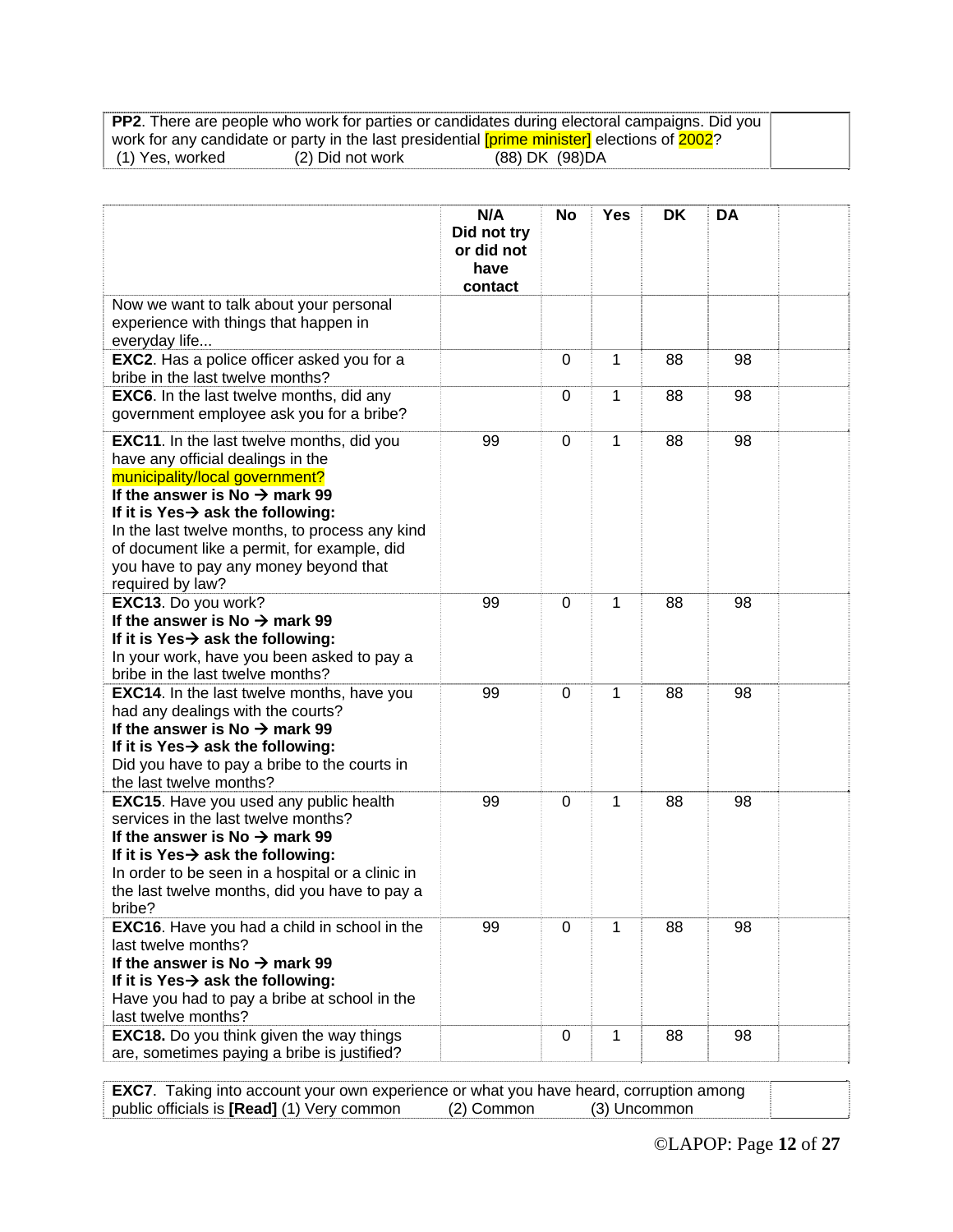| <b>or</b>                                   | (4) Very uncommon?                                     |   |   | (88) DK |   | (98) DA               |                                                                                                   |         |  |
|---------------------------------------------|--------------------------------------------------------|---|---|---------|---|-----------------------|---------------------------------------------------------------------------------------------------|---------|--|
|                                             |                                                        |   |   |         |   |                       |                                                                                                   |         |  |
|                                             |                                                        |   |   |         |   |                       | [Give card "D" again]: Here are a series of personality traits that may or may not apply to       |         |  |
|                                             |                                                        |   |   |         |   |                       | you. Using the 1-7 ladder, where 1 means "strongly disagree" and 7 means "strongly agree,"        |         |  |
|                                             |                                                        |   |   |         |   |                       | please tell me the number that indicates the extent to which you agree or disagree with that      |         |  |
|                                             |                                                        |   |   |         |   |                       | statement. You should rate the extent to which the pair of traits applies to you, even if one     |         |  |
|                                             | characteristic applies more strongly than the other.   |   |   |         |   |                       |                                                                                                   |         |  |
|                                             | Write a number 1-7, or 88=DK AND 98=DA                 |   |   |         |   |                       |                                                                                                   |         |  |
|                                             | 2                                                      | 3 | 4 | 5       | 6 | $\overline{7}$        | 88                                                                                                | 98      |  |
|                                             |                                                        |   |   |         |   |                       |                                                                                                   |         |  |
|                                             | <b>Strongly disagree</b>                               |   |   |         |   | <b>Strongly agree</b> | Doesn't                                                                                           | Doesn't |  |
|                                             |                                                        |   |   |         |   |                       | know                                                                                              | answer  |  |
|                                             |                                                        |   |   |         |   |                       |                                                                                                   |         |  |
|                                             | You see yourself as a:                                 |   |   |         |   |                       |                                                                                                   |         |  |
|                                             | PER1. Sociable and active person.                      |   |   |         |   |                       |                                                                                                   |         |  |
|                                             | PER2. Critical and quarrelsome person.                 |   |   |         |   |                       |                                                                                                   |         |  |
|                                             | PER3. Dependable and self-disciplined person.          |   |   |         |   |                       |                                                                                                   |         |  |
|                                             | PER4. Anxious and easily upset person.                 |   |   |         |   |                       |                                                                                                   |         |  |
|                                             | PER5. Open to new experiences and intellectual person. |   |   |         |   |                       |                                                                                                   |         |  |
| PER6. Quiet and shy person.                 |                                                        |   |   |         |   |                       |                                                                                                   |         |  |
| PER7. Generous and warm person.             |                                                        |   |   |         |   |                       |                                                                                                   |         |  |
| PER8. Disorganized and careless person.     |                                                        |   |   |         |   |                       |                                                                                                   |         |  |
| PER9. Calm and emotionally stable person.   |                                                        |   |   |         |   |                       |                                                                                                   |         |  |
| PER10. Uncreative and unimaginative person. |                                                        |   |   |         |   |                       |                                                                                                   |         |  |
|                                             | [Take back Card "D"]                                   |   |   |         |   |                       |                                                                                                   |         |  |
|                                             |                                                        |   |   |         |   |                       |                                                                                                   |         |  |
|                                             |                                                        |   |   |         |   |                       | <b>CRISIS1.</b> Some say that our country is suffering a very serious economic crisis; others say |         |  |

| <b>CRISIST.</b> Some say that our country is suffering a very serious economic crisis, others say<br>that we are suffering a crisis but it is not very serious, while others say that there isn't any<br>economic crisis. What do you think? [Read options]<br>(1) We are suffering a very serious economic crisis<br>(2) We are suffering a crisis but it is not very serious, or<br>(3) No economic crisis [Go to VB1]<br>(88) DK [Go to VB1] (98) DA [Go to VB1] |  |
|---------------------------------------------------------------------------------------------------------------------------------------------------------------------------------------------------------------------------------------------------------------------------------------------------------------------------------------------------------------------------------------------------------------------------------------------------------------------|--|
| <b>CRISIS2.</b> Who is the most to blame for the current economic crisis in our country from among                                                                                                                                                                                                                                                                                                                                                                  |  |
| the following: [READ LIST, MARK ONLY ONE RESPONSE]                                                                                                                                                                                                                                                                                                                                                                                                                  |  |
| (01) The previous administration                                                                                                                                                                                                                                                                                                                                                                                                                                    |  |
| (02) The current administration                                                                                                                                                                                                                                                                                                                                                                                                                                     |  |
| (03) Ourselves, the [Mexicans, etc. ]                                                                                                                                                                                                                                                                                                                                                                                                                               |  |
| (04) The rich people of our country                                                                                                                                                                                                                                                                                                                                                                                                                                 |  |
| (05) The problems of democracy                                                                                                                                                                                                                                                                                                                                                                                                                                      |  |
| (06) The rich countries [Accept also Unites States, England, France, Germany, and                                                                                                                                                                                                                                                                                                                                                                                   |  |
| Japan]                                                                                                                                                                                                                                                                                                                                                                                                                                                              |  |
| (07) The economic system of the country, or                                                                                                                                                                                                                                                                                                                                                                                                                         |  |
| (08) Never have thought about it                                                                                                                                                                                                                                                                                                                                                                                                                                    |  |
| (77) [Don't read] Other                                                                                                                                                                                                                                                                                                                                                                                                                                             |  |
| (88) <b>[Don't read]</b> DK<br>$(98)$ [Don't read] DR<br>(99) N/A                                                                                                                                                                                                                                                                                                                                                                                                   |  |
| VD4 Are veu registered to vete? [EL Colvedor, Cente Dies, Denome, Deru De veu boye en                                                                                                                                                                                                                                                                                                                                                                               |  |
|                                                                                                                                                                                                                                                                                                                                                                                                                                                                     |  |

|                               |          | VB1. Are you registered to vote? [El Salvador, Costa Rica, Panama, Peru: Do you have an        |           |           |  |
|-------------------------------|----------|------------------------------------------------------------------------------------------------|-----------|-----------|--|
| <b>Identity Card?</b>         |          |                                                                                                |           |           |  |
| $(1)$ Yes                     | $(2)$ No | (3) Being processed                                                                            | $(88)$ DK | $(98)$ DA |  |
|                               |          | VB2. Did you vote in the last presidential elections of (year of last presidential elections)? |           |           |  |
| $(1)$ Voted [Continue]        |          |                                                                                                |           |           |  |
| (2) Did not vote [Go to VB10] |          |                                                                                                |           |           |  |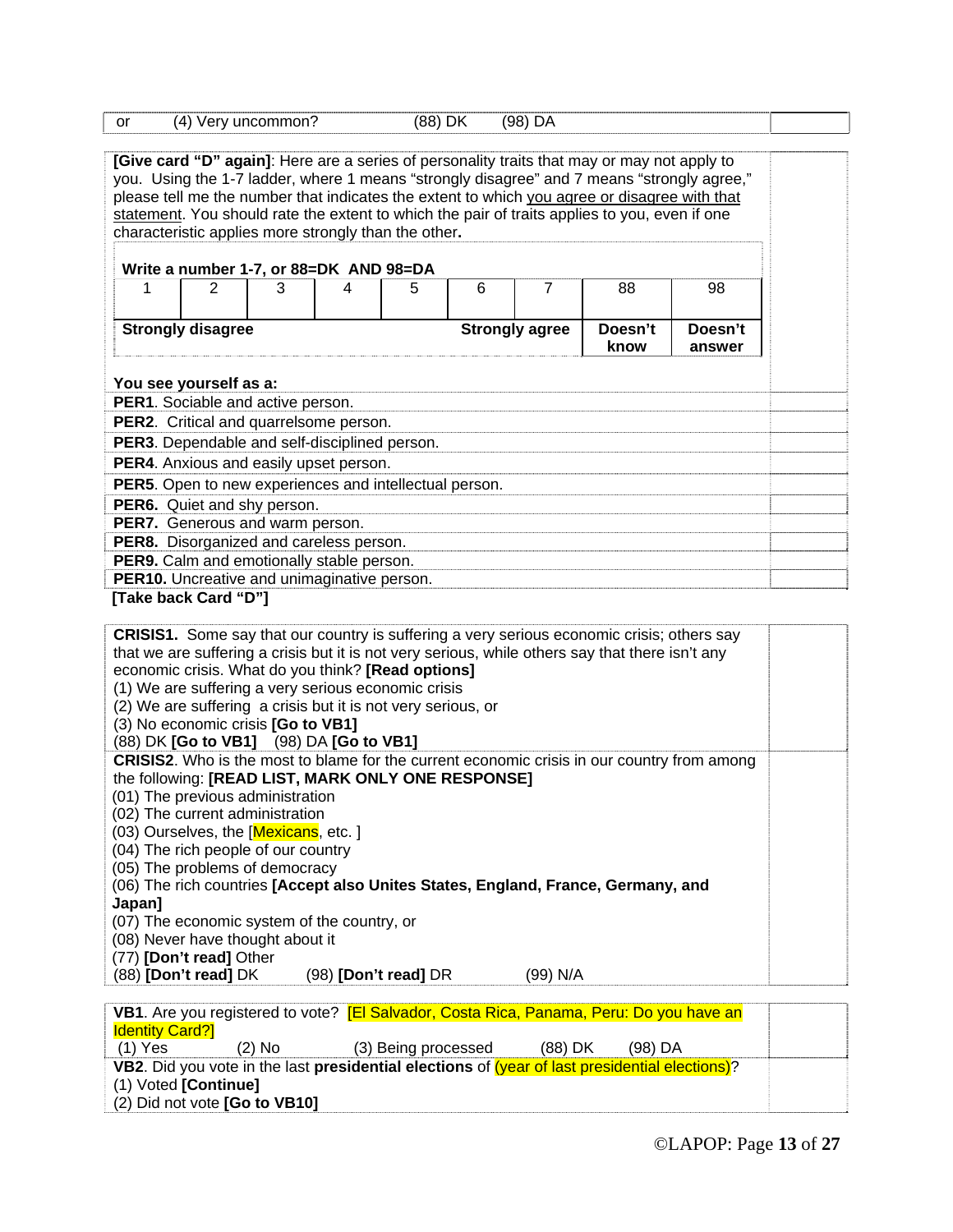| (88) DK[Go to VB10] (98) DA[Go to VB10]                                                                                                                   |  |
|-----------------------------------------------------------------------------------------------------------------------------------------------------------|--|
| VB3. Who did you vote for in the last presidential elections of 2008? [DON'T READ THE                                                                     |  |
| LIST]                                                                                                                                                     |  |
| (00) none (Blank ballot or spoiled or null ballot)                                                                                                        |  |
| (X01) INSERT NAMES AND PARTIES                                                                                                                            |  |
| (X02)                                                                                                                                                     |  |
| (X03) Replace X with Country Code                                                                                                                         |  |
| (77) Other                                                                                                                                                |  |
| (88) DK<br>$(98)$ DA<br>(99) N/A (Did not vote)                                                                                                           |  |
| VB10. Do you currently identify with a political party?                                                                                                   |  |
| (1) Yes [Continue] (2) No [Go to POL1] (88) DK [Skip to POL1] (98) DA[Skip to POL1]                                                                       |  |
| VB11. Which political party do you identify with? [DON'T READ THE LIST]                                                                                   |  |
| (X01) WRITE DOWN THE NAMES OF CURRENT POLITICAL PARTIES                                                                                                   |  |
| (X02)                                                                                                                                                     |  |
| (X03) Replace X with Country Code                                                                                                                         |  |
| (88) DK<br>$(99)$ NA<br>$(98)$ DA                                                                                                                         |  |
|                                                                                                                                                           |  |
| POL1. How much interest do you have in politics: a lot, some, little or none?<br>$(2)$ Some<br>$(1)$ A lot<br>(3) Little<br>$(4)$ None<br>(88) DK (98) DA |  |
|                                                                                                                                                           |  |
| VB20. If the next presidential elections were being held this week, what would you do? [Read                                                              |  |
| options]                                                                                                                                                  |  |
| (1) Wouldn't vote                                                                                                                                         |  |
| (2) Would vote for the incumbent candidate or party                                                                                                       |  |
| (3) Would vote for a candidate or party different from the current administration                                                                         |  |
| (4) Would go to vote but would leave the ballot blank or would purposely cancel my vote                                                                   |  |
| (88) DK (98) DA                                                                                                                                           |  |
|                                                                                                                                                           |  |
| CLIEN1. In recent years and thinking about election campaigns, has a candidate or someone                                                                 |  |
| from a political party offered you something, like a favor, food, or any other benefit or thing in                                                        |  |
| return for your vote or support? Has this happened often, sometimes or never?                                                                             |  |
| (1) Often [Continue with CLIEN2]                                                                                                                          |  |
| (2) Sometimes [Continue with CLIEN2]                                                                                                                      |  |
| (3) Never [Skip to ED]                                                                                                                                    |  |
| (88) DK[Skip to ED]<br>(98) DA [Skip to ED]                                                                                                               |  |
| CLIEN2. And thinking of the last time this happened; did what they offer make you more likely                                                             |  |
| or less likely to vote for the candidate or party that offered you those goods?                                                                           |  |
| (1) More likely                                                                                                                                           |  |
| (2) Less likely                                                                                                                                           |  |
| (3) Equally likely                                                                                                                                        |  |
| (88) DK (98) DA<br>(99) N/A                                                                                                                               |  |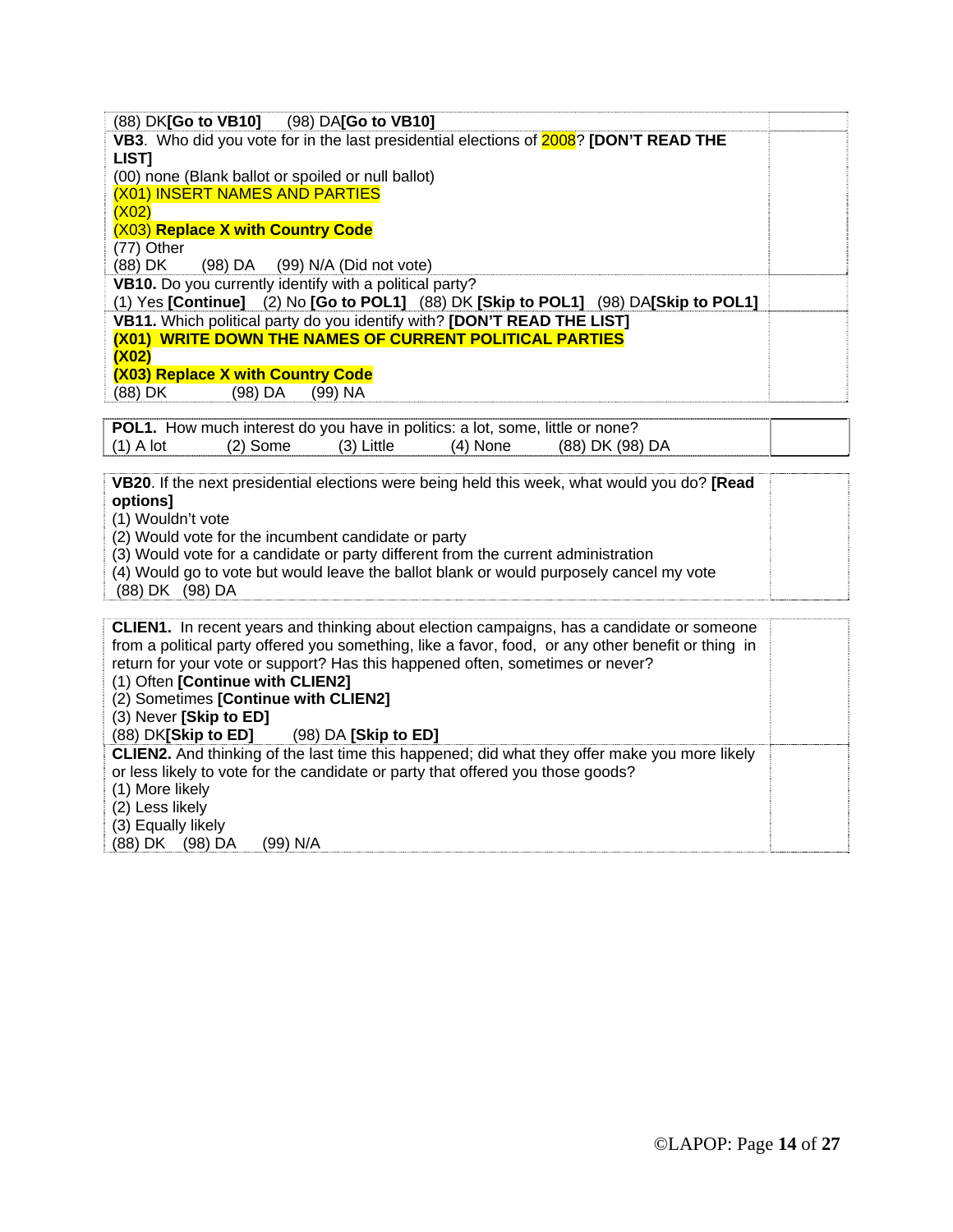| ED. How many years of schooling have you completed?                                                              |                         |                         |                         |                         |             |                                                                   |  |
|------------------------------------------------------------------------------------------------------------------|-------------------------|-------------------------|-------------------------|-------------------------|-------------|-------------------------------------------------------------------|--|
| Year<br>total number of years [Use the table below for the code]                                                 |                         |                         |                         |                         |             | (primary, secondary, university, post-secondary not university) = |  |
|                                                                                                                  | 1 <sup>0</sup>          | $2^{\circ}$             |                         | $4^{\circ}$             | $5^{\circ}$ | $6^{\circ}$                                                       |  |
|                                                                                                                  |                         |                         |                         |                         |             |                                                                   |  |
| <b>None</b>                                                                                                      | $\overline{\mathbf{0}}$ |                         |                         |                         |             |                                                                   |  |
|                                                                                                                  |                         |                         |                         |                         |             |                                                                   |  |
| <b>Primary</b>                                                                                                   | $\overline{\mathbf{1}}$ | $\overline{\mathbf{2}}$ | $\overline{\mathbf{3}}$ | $\overline{\mathbf{4}}$ | 5           | $6\overline{6}$                                                   |  |
| <b>Secondary</b>                                                                                                 | 7                       | $\overline{\mathbf{8}}$ | 9                       | 10                      | 11          | 12                                                                |  |
| <b>University</b>                                                                                                | 13                      | 14                      | 15                      | 16                      | 17          | $18 +$                                                            |  |
| Post-secondary, not university                                                                                   | 13                      | 14                      | 15                      |                         |             |                                                                   |  |
| Doesn't know                                                                                                     | 88                      |                         |                         |                         |             |                                                                   |  |
| Doesn't respond                                                                                                  | 98                      |                         |                         |                         |             |                                                                   |  |
|                                                                                                                  |                         |                         |                         |                         |             |                                                                   |  |
| Q2. How old are you? ______________ years                                                                        |                         |                         | $(888=DK)$ $(988=DR)$   |                         |             |                                                                   |  |
| Y1. [Ask all respondents 25 years of age or younger] [If the interviewee is older than 25                        |                         |                         |                         |                         |             |                                                                   |  |
| years old, go to Q3C]                                                                                            |                         |                         |                         |                         |             |                                                                   |  |
| Within five years, do you see yourself playing some role in the country's politics, for                          |                         |                         |                         |                         |             |                                                                   |  |
| example[Read options, only mark one answer]                                                                      |                         |                         |                         |                         |             |                                                                   |  |
| (1) Participating in a non-governmental organization (NGO), community association or political<br>party          |                         |                         |                         |                         |             |                                                                   |  |
| (2) Running for some public office in elections                                                                  |                         |                         |                         |                         |             |                                                                   |  |
| (3) Participating in a revolutionary movement                                                                    |                         |                         |                         |                         |             |                                                                   |  |
| (4) None of the above                                                                                            |                         |                         |                         |                         |             |                                                                   |  |
| (5) [Do not Read] Other                                                                                          |                         |                         |                         |                         |             |                                                                   |  |
| (88) DK                                                                                                          |                         |                         |                         |                         |             |                                                                   |  |
| (98) DA                                                                                                          |                         |                         |                         |                         |             |                                                                   |  |
| (99) N/A                                                                                                         |                         |                         |                         |                         |             |                                                                   |  |
| Y2. [Ask all respondents 25 years of age or younger]                                                             |                         |                         |                         |                         |             |                                                                   |  |
| What issues or problems frequently worry you? [Don't read options, only mark one answer]                         |                         |                         |                         |                         |             |                                                                   |  |
| [If the respondent answers "the future" ask: "What things about the future worry you?]                           |                         |                         |                         |                         |             |                                                                   |  |
| (1) Work, employment, salary, income, economic or workforce stability                                            |                         |                         |                         |                         |             |                                                                   |  |
| (2) Having a good time, parties, sports, clubs, dates, girlfriend/boyfriend, starting a family, girls<br>or boys |                         |                         |                         |                         |             |                                                                   |  |
| (3) Material possessions (clothes and shoes, cell phones, ipods, computers)                                      |                         |                         |                         |                         |             |                                                                   |  |
| (4) Getting or finishing education, paying for education                                                         |                         |                         |                         |                         |             |                                                                   |  |
| (5) Security, crime, gangs                                                                                       |                         |                         |                         |                         |             |                                                                   |  |
| (6) Interpersonal relationships (relationships with parents, family, friends, and others)                        |                         |                         |                         |                         |             |                                                                   |  |
| (7) Health                                                                                                       |                         |                         |                         |                         |             |                                                                   |  |
| (8) Environment                                                                                                  |                         |                         |                         |                         |             |                                                                   |  |
| (9) Situation of the country                                                                                     |                         |                         |                         |                         |             |                                                                   |  |
| (10) Nothing, not worried about anything                                                                         |                         |                         |                         |                         |             |                                                                   |  |
| (11) Other response                                                                                              |                         |                         |                         |                         |             |                                                                   |  |
| (88) DK                                                                                                          |                         |                         |                         |                         |             |                                                                   |  |
| (98) DA                                                                                                          |                         |                         |                         |                         |             |                                                                   |  |
| (99) N/A                                                                                                         |                         |                         |                         |                         |             |                                                                   |  |
|                                                                                                                  |                         |                         |                         |                         |             |                                                                   |  |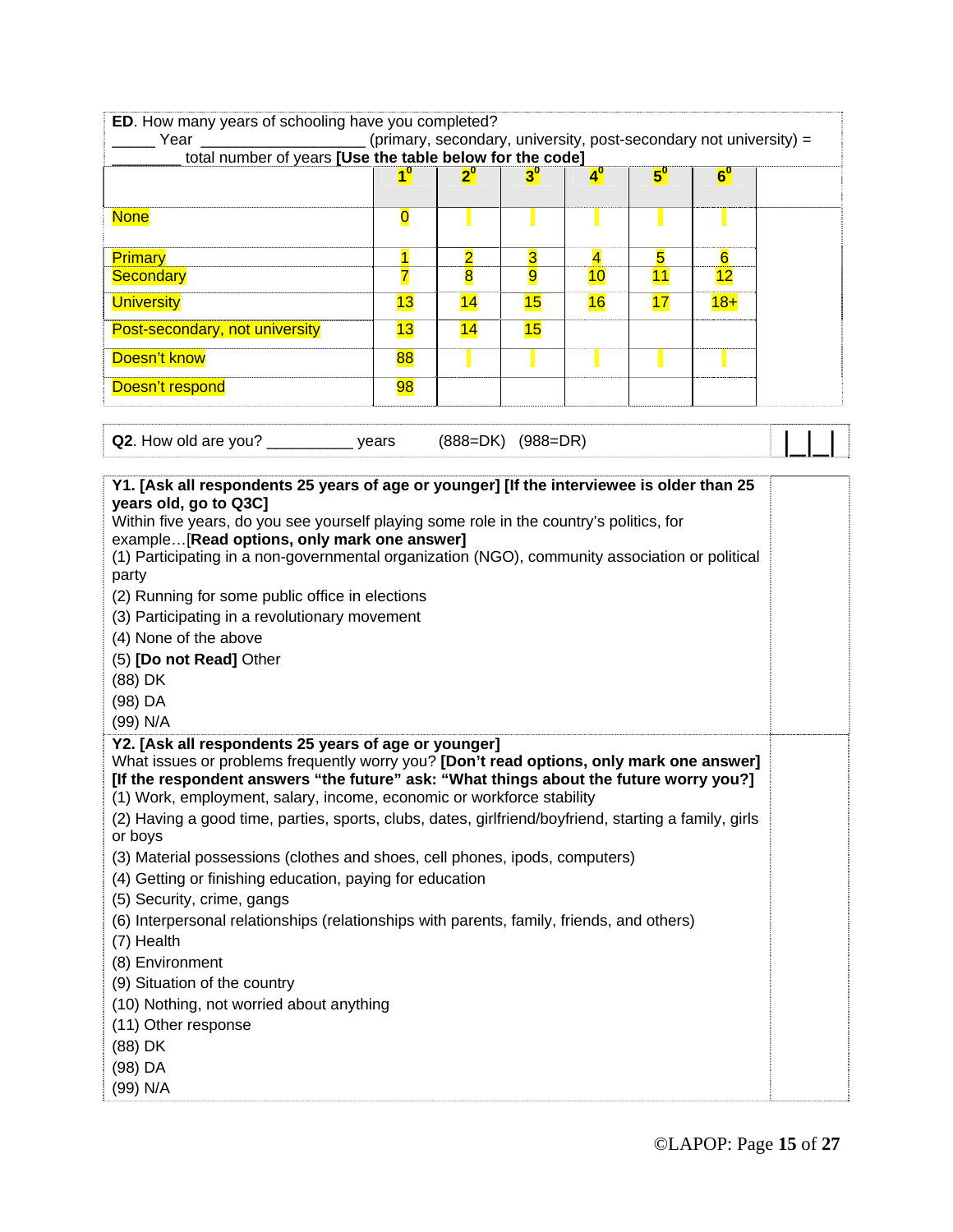| Y3. [Ask all respondents 25 years of age or younger]                                                                                                                                                |  |
|-----------------------------------------------------------------------------------------------------------------------------------------------------------------------------------------------------|--|
| In your opinion, generally speaking, is the country moving in the right direction or in the wrong                                                                                                   |  |
| direction?                                                                                                                                                                                          |  |
| (1) Correct                                                                                                                                                                                         |  |
| (2) Wrong                                                                                                                                                                                           |  |
| (88) DK                                                                                                                                                                                             |  |
| (98) DA                                                                                                                                                                                             |  |
| (99) N/A                                                                                                                                                                                            |  |
| [Ask all respondents 25 years of age or younger]<br>HAICR1. Could you tell me, what is your main source of information about the country's<br>situation? [Don't read options, only mark one answer] |  |
| (01) TV                                                                                                                                                                                             |  |
| (02) Newspaper                                                                                                                                                                                      |  |
| (03) Radio                                                                                                                                                                                          |  |
| (04) Church                                                                                                                                                                                         |  |
| (05) Community center                                                                                                                                                                               |  |
| (06) School                                                                                                                                                                                         |  |
| (07) Family members                                                                                                                                                                                 |  |
| (08) Coworkers or school colleagues                                                                                                                                                                 |  |
| (09) Friends                                                                                                                                                                                        |  |
| (10) Neighbors                                                                                                                                                                                      |  |
| (11) Internet outlets (excluding newspapers)                                                                                                                                                        |  |
| (88) DK                                                                                                                                                                                             |  |
| (98) DA                                                                                                                                                                                             |  |
| (99) N/A                                                                                                                                                                                            |  |
|                                                                                                                                                                                                     |  |
| Q3C. What is your religion, if any? [Do not read options]                                                                                                                                           |  |
| [If the respondent says that he/she has no religion, probe to see if he/she should be<br>located in option 4 or 11](1) Catholic                                                                     |  |
| (2) Protestant, Mainline Protestant or Protestant non-Evangelical (Christian; Calvinist;                                                                                                            |  |
| Lutheran; Methodist; Presbyterian; Disciple of Christ; Anglican; Episcopalian; Moravian).                                                                                                           |  |
| (3) Non-Christian Eastern Religions (Islam; Buddhist; Hinduism; Taoist; Confucianism; Baha'i).                                                                                                      |  |
| (4) None (Believes in a Supreme Entity but does not belong to any religion)                                                                                                                         |  |

(5) Evangelical and Pentecostal (Evangelical; Pentecostals; Church of God; Assemblies of God; Universal Church of the Kingdom of God; International Church of the Foursquare Gospel; Christ Pentecostal Church; Christian Congregation; Mennonite; Brethren; Christian Reformed Church; Charismatic non-Catholic; Light of World; Baptist; Nazarene; Salvation Army; Adventist; Seventh-Day Adventist; Sara Nossa Terra).

(6) LDS (Mormon).

(7) Traditional Religions or Native Religions (Candomblé, Voodoo, Rastafarian, Mayan Traditional Religion; Umbanda; Maria Lonza; Inti; Kardecista, Santo Daime, Esoterica).

(10) Jewish (Orthodox; Conservative; Reform).

(11) Agnostic, atheist (Does not believe in God).

(12) Jehovah's Witness.

(88) DK (98) DA

| <b>Q5A.</b> How often do you attend religious services? [Read options] |                                   |     |
|------------------------------------------------------------------------|-----------------------------------|-----|
| $(4)$ Marshan anno norwald                                             | $(0)$ $0 \times 22$ $0 \times 22$ | (0) |

| (1) More than once per week | (2) Once per week         | (3) Once a month |
|-----------------------------|---------------------------|------------------|
| (4) Once or twice a year    | (5) Never or almost never | (88) DK (98) DA  |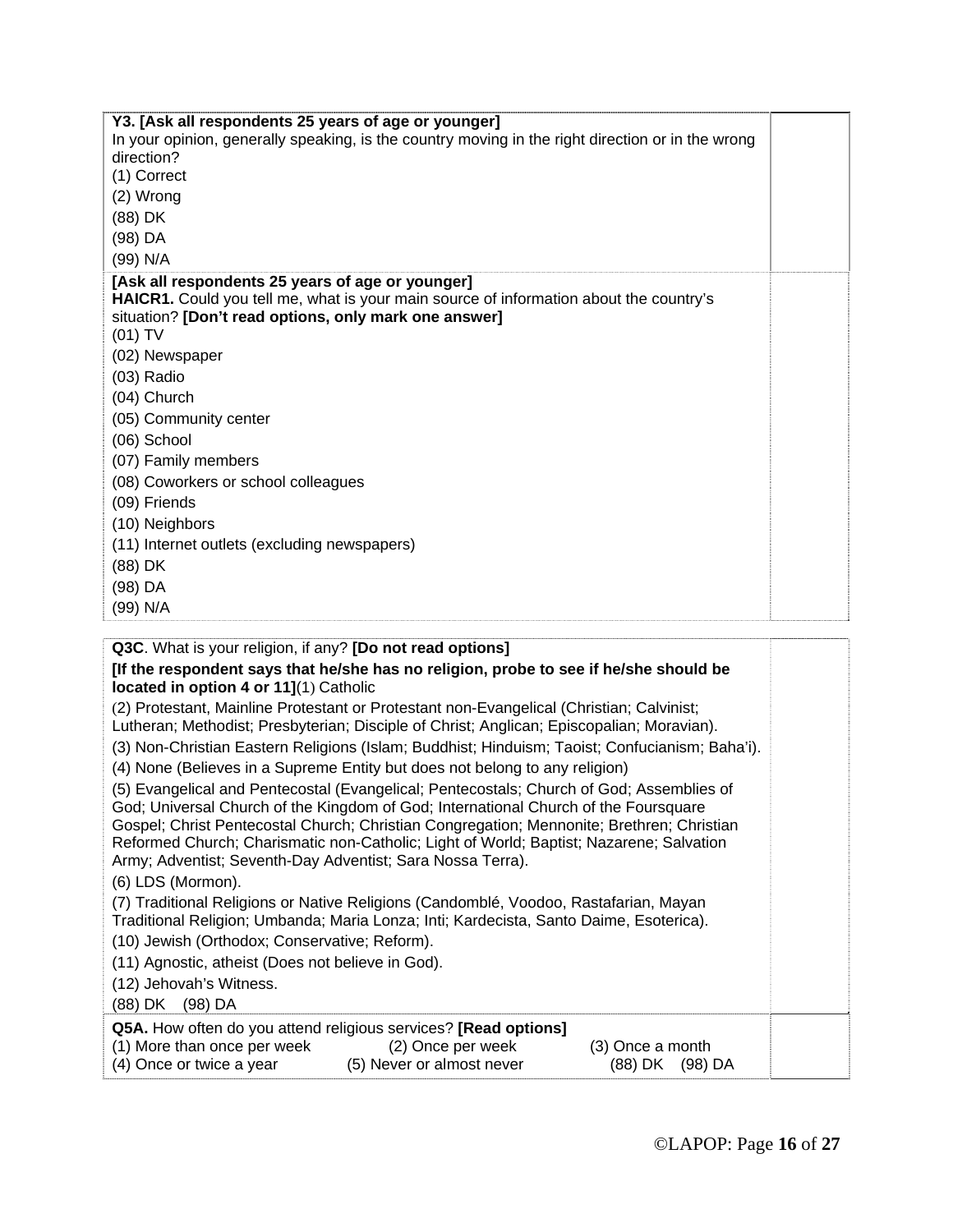| Q5B. Please, could you tell me how important is religion in your life? [Read options]                           |  |
|-----------------------------------------------------------------------------------------------------------------|--|
| (1) Very important (2) Rather important (3) Not very important (4) Not at all important<br>$(98)$ DA<br>(88) DK |  |
| [GIVE CARD "F"]                                                                                                 |  |
| Q10. Into which of the following income ranges does the total monthly income of this                            |  |
| household fit, including remittances from abroad and the income of all the working adults and                   |  |
| children?                                                                                                       |  |
| [If the interviewee does not get it, ask: "Which is the total monthly income in your                            |  |
| household?]                                                                                                     |  |
| [10 deciles based on the currency and distribution of the country]                                              |  |
| (00) No income                                                                                                  |  |
| $(01)$ Less than \$25<br>$(02)$ \$26-\$50                                                                       |  |
| $(03)$ \$51-\$100                                                                                               |  |
| $(04)$ \$101-\$150                                                                                              |  |
| $(05)$ \$151-\$200                                                                                              |  |
| (06) \$201-\$300                                                                                                |  |
| $(07)$ \$301-\$400                                                                                              |  |
| $(08)$ \$401-500                                                                                                |  |
| $(09)$ \$501-\$750                                                                                              |  |
| (10) More than \$751                                                                                            |  |
| (88) DK (98) DA                                                                                                 |  |
| [TAKE BACK CARD "F"]                                                                                            |  |
| Q10A. Do you or someone else living in your household receive remittances, that is, economic                    |  |
| assistance from abroad?                                                                                         |  |
| (1) Yes [Continue]<br>(2) No <b>[Go to Q10C]</b><br>(88) DK[Go to Q10C]                                         |  |
| (98) DA [Go to Q10C]<br>Q10B. [Only if respondent receives remittances] To what extent does the income of this  |  |
| household depend on remittances from abroad? [Read Options]                                                     |  |
| (1) A lot (2) Some (3) Little (4) Nothing (88) DK (98) DA<br>(99) N/A                                           |  |
| Q10A3. [Only if respondent receives remittances] In the last twelve months, has the                             |  |
| amount of money that you receive from abroad decreased, increased, stayed the same, or                          |  |
| you did not receive remittances from abroad in the last twelve months?                                          |  |
| (2) Stayed the same<br>(3) Decreased (4) did not receive remittances from<br>(1) Increased                      |  |
| abroad in the last twelve months (88) DK (98) DA (99) Inap                                                      |  |
|                                                                                                                 |  |
| Q10C. [Ask to everybody] Do you have close relatives who used to live in this household                         |  |
| and are now living abroad? [If answer "Yes", Ask where]                                                         |  |
| [Don't Read]                                                                                                    |  |
| (1) Yes, in the United States only<br>(2) Yes, in the United States and in other countries                      |  |
| (3) Yes, in other countries (not in the United States)                                                          |  |
| (4) No [Skip to Q14]                                                                                            |  |
| (88) DK [Skip to Q14] (98) DA [Skip to Q14]                                                                     |  |
| Q16. [Only for those who answered Yes to Q10C] How often do you communicate with                                |  |
| them?                                                                                                           |  |
| (1) Everyday                                                                                                    |  |
| (2) Once or twice a week                                                                                        |  |
|                                                                                                                 |  |
| (3) Once or twice a month                                                                                       |  |
| (4) Rarely                                                                                                      |  |
| (5) Never                                                                                                       |  |
| (88) DK (98) DA<br>(99) N/A                                                                                     |  |
| Q14. [Ask to everyone] Do you have any intention of going to live or work in another country                    |  |
| in the next three years?<br>$(1)$ Yes<br>$(2)$ No<br>(88) DK<br>$(98)$ DA                                       |  |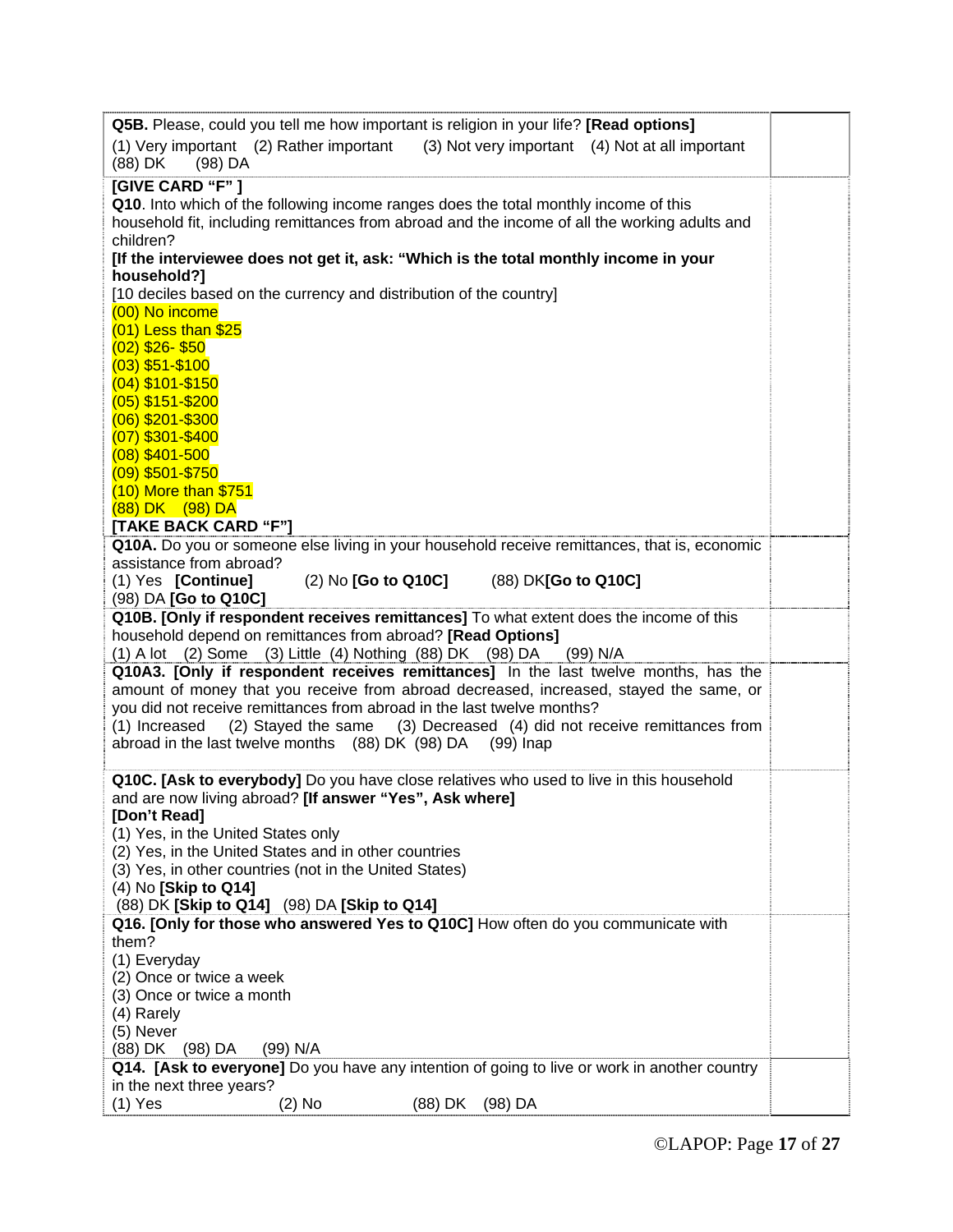| Q10D. The salary that you receive and total household income: [ Read the options]                |  |
|--------------------------------------------------------------------------------------------------|--|
| (1) Is good enough for you and you can save from it                                              |  |
| (2) Is just enough for you, so that you do not have major problems                               |  |
| (3) Is not enough for you and you are stretched                                                  |  |
| (4) Is not enough for you and you are having a hard time                                         |  |
| (88) [Don't read] DK (98) [Don't read] DA                                                        |  |
| Q10E. Over the past two years, has the income of your household: [Read options]                  |  |
| (1) Increased? [Go to Q11]                                                                       |  |
| (2) Remained the same? [Go to Q11]                                                               |  |
| (3) Decreased? [Go to Q10F]                                                                      |  |
| (88) DK[Go to Q11] (98) DA [Go to Q11]                                                           |  |
| Q10F. What was the main reason why the income of your household decreased in the past            |  |
| two years? [Do not read options]                                                                 |  |
| (1) Reduction in hours of work or salary                                                         |  |
| (2) A member of the household lost his or her job                                                |  |
| (3) Reduction in sales/Business not good                                                         |  |
| (4) A family business went into bankruptcy                                                       |  |
| (5) Remittances from abroad decreased or stopped                                                 |  |
| (6) A member of the household who received income was sick, died, or left the household          |  |
| (7) Natural disaster /lost of crop                                                               |  |
| (9) Everything is more expensive/income is not enough                                            |  |
| (8) Other                                                                                        |  |
| (99) N/A ("increased", "remained the same" or DK/DR in Q10E)<br>(88) DK (98) DA                  |  |
|                                                                                                  |  |
| Q11. What is your marital status? [Don't read options]                                           |  |
| (1) Single<br>(2) Married<br>(3) Common law marriage<br>(4) Divorced                             |  |
| (6) Widowed<br>(5) Separated<br>(88) DK (98) DA                                                  |  |
| Q12. Do you have children? How many children do you have? $\frac{1}{2}$ (00 = none $\rightarrow$ |  |
| Skip to ETID)<br>(88) DK (98) DA                                                                 |  |
| Q12A. [If has children] How many children live with you at the present time?                     |  |
| $(00)$ = none<br>(88) DK<br>(98) DA<br>(99) N/A (doesn't have children).                         |  |
| ETID. Do you consider yourself white, mestizo, indigenous, black, mulatto, or of another         |  |
| race? [If respondent says Afro-country, mark (4) Black]                                          |  |
| $(1)$ White<br>(2) Mestizo<br>(3) Indigenous<br>$(4)$ Black                                      |  |
| (5) Mulatto<br>(7) Other<br>(88) DK (98) DA                                                      |  |

| <b>INB: WRITE THE FIRST THREE LETTERS OF THE COUNTRY IN THE CODE OF THIS</b><br>QUESTION. For example, for Costa Rica, it should be COSETIDA]<br><b>ETIDA.</b> Do you think your mother is or was white, mestizo, indigenous, black or mulatto?<br>(1) White (2) Mestizo (3) Indigenous (4) Black (5) Mulatto (7) Other (88) DK (98) DA                                                                                       |  |
|-------------------------------------------------------------------------------------------------------------------------------------------------------------------------------------------------------------------------------------------------------------------------------------------------------------------------------------------------------------------------------------------------------------------------------|--|
| <b>LENG1.</b> What is your mother tongue, that is the language you spoke first at home when you<br>were a child? [Mark only one answer] [Do not read the options]<br>[Coding: the 'X' is replaced by the country code as found in variable "PAIS"]<br>(X01) Spanish (X02) Indigenous language [NB; list the name of the most common<br>indigenous languages] (X04) Other (indigenous) (X05) Other foreign<br>(88) DK (98) DA  |  |
| [Use only in Mexico, Guatemala, Ecuador, Bolivia and Peru]<br><b>LENG4.</b> Speaking about the language that your parents knew, your parents speak or spoke:<br>[Interviewer: if one of the parents spoke only one language and the other two, mark 2.] [ Read<br>the options]<br>(1) Spanish only (2) Spanish and indigenous language (3) Indigenous language only<br>(4) Spanish and foreign language<br>(88) DK<br>(98) DA |  |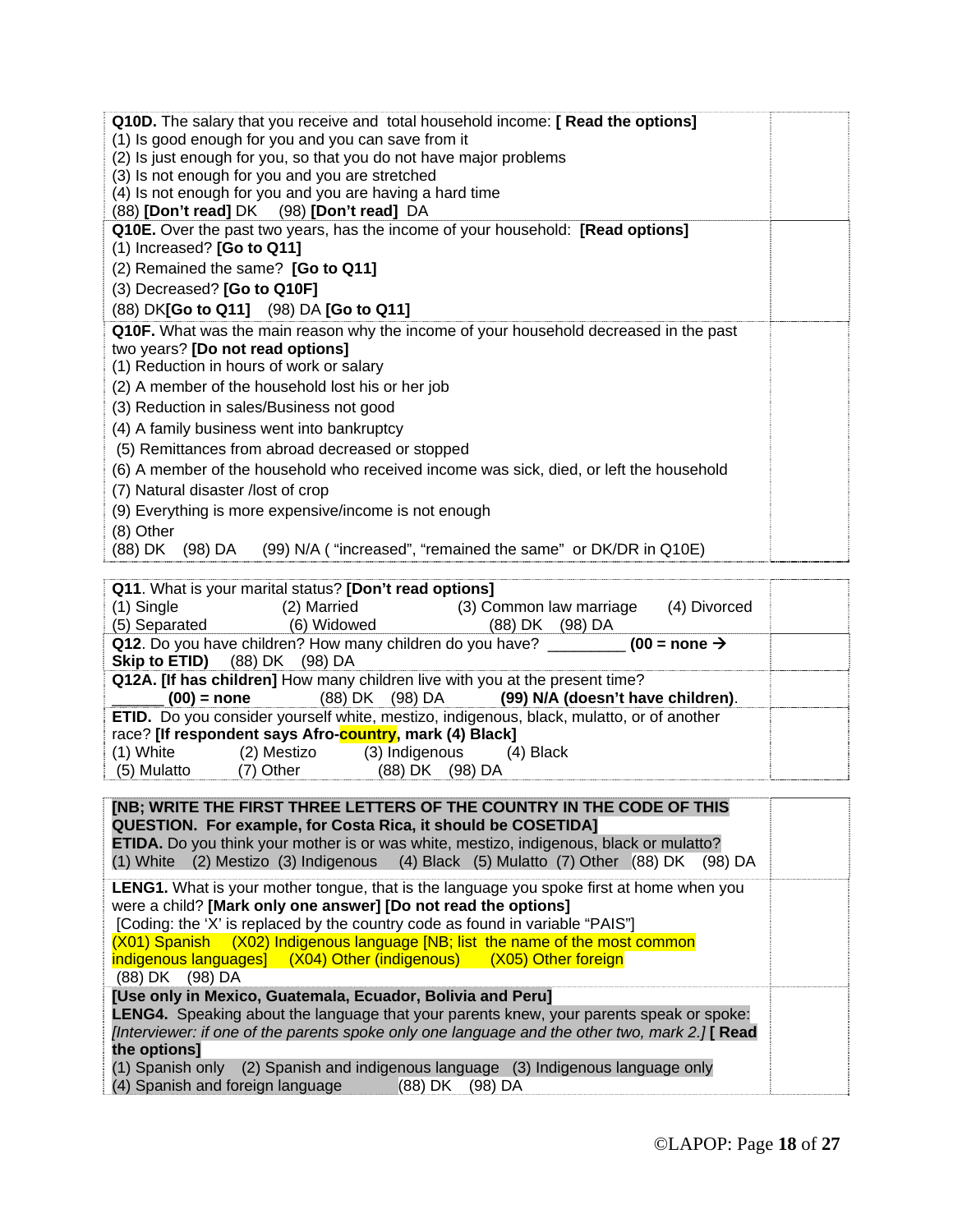| <b>WWW1.</b> Talking about other things, how often do you use the internet? <b>[Read options]</b> |  |
|---------------------------------------------------------------------------------------------------|--|
| $(1)$ Daily                                                                                       |  |
| (2) A few times a week                                                                            |  |
| (3) A few times a month                                                                           |  |
| (4) Rarely                                                                                        |  |
| (5) Never                                                                                         |  |
| (88) [Don't read]DK (98) [Don't read] DA                                                          |  |

| For statistical purposes, we would like to know how much information about politics and the |  |
|---------------------------------------------------------------------------------------------|--|
| country is known by the people                                                              |  |
| GIO. About how often do you pay attention to the news, whether on TV, the radio, newspapers |  |
| or the internet? [Read alternatives]:                                                       |  |
| $(1)$ Daily $(2)$ A few times a week $(3)$ A few times a month<br>(4) Rarely (5) Never      |  |
| (88) DK (98) DA                                                                             |  |
| GI1. What is the name of the current president of the United States? [Don't read: Barack    |  |
| Obama, accept "Obama"]                                                                      |  |
| $(1)$ Correct $(2)$ Incorrect $(88)$ DK $(98)$ DA                                           |  |
| GI3. How many provinces/departments/states does the country have? [Don't read: insert       |  |
| number of provinces]                                                                        |  |
| (88) DK (98) DA<br>(1) Correct<br>(2) Incorrect                                             |  |
| NICARAGUA AND PANAMA ACCEPT WITH OR WITHOUT COMARCAS                                        |  |
| GI4. How long is the presidential/prime ministerial term of office in country? [Don't read: |  |
| insert number of years]                                                                     |  |
| (1) Correct<br>(88) DK<br>$(98)$ DA<br>(2) Incorrect                                        |  |

#### To conclude, could you tell me if you have the following in your house: *[read out all items]*

| R1. Television                    | $(0)$ No |           | $(1)$ Yes |                   |  |
|-----------------------------------|----------|-----------|-----------|-------------------|--|
| R3. Refrigerator                  |          | $(0)$ No  |           | $(1)$ Yes         |  |
| R4. Landline telephone (not       | $(0)$ No |           | $(1)$ Yes |                   |  |
| cellular)                         |          |           |           |                   |  |
| R4A. Cellular telephone           |          | (0) No    |           | $(1)$ Yes         |  |
| R5. Vehicle/car How many?         | $(0)$ No | $(1)$ One | $(2)$ Two | (3) Three or more |  |
| R6. Washing machine               | $(0)$ No |           | $(1)$ Yes |                   |  |
| <b>R7.</b> Microwave oven         | $(0)$ No |           | $(1)$ Yes |                   |  |
| R8. Motorcycle                    | $(0)$ No |           | $(1)$ Yes |                   |  |
| R12. Indoor plumbing              | $(0)$ No |           | $(1)$ Yes |                   |  |
| R <sub>14</sub> . Indoor bathroom | $(0)$ No |           | $(1)$ Yes |                   |  |
| R <sub>15</sub> . Computer        | $(0)$ No |           | $(1)$ Yes |                   |  |
| R16. Flat panel TV                | $(0)$ No |           | $(1)$ Yes |                   |  |
| R <sub>18</sub> . Internet        |          | $(0)$ No  |           | $(1)$ Yes         |  |
|                                   |          |           |           |                   |  |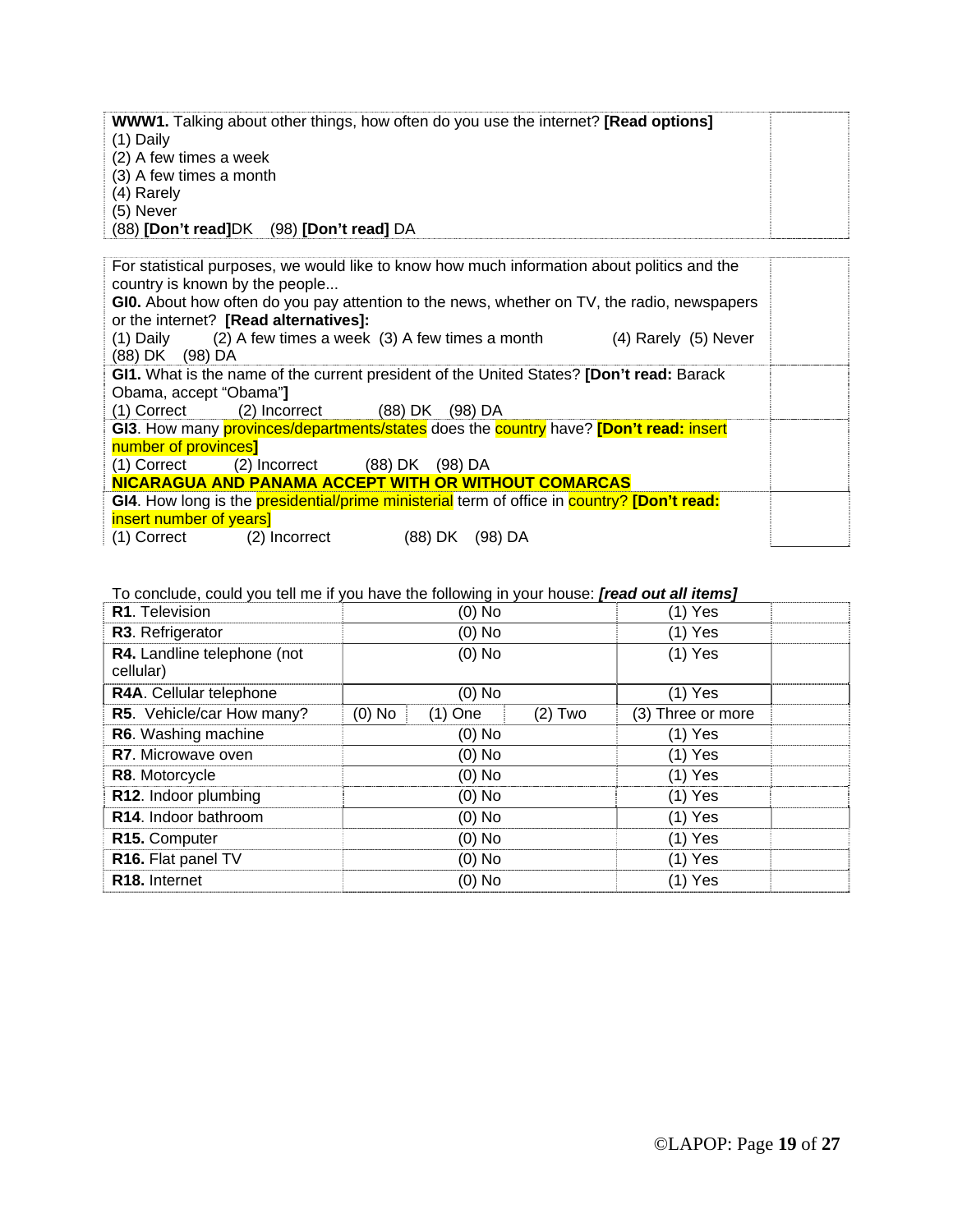| <b>OCUP4A.</b> How do you mainly spend your time? Are you currently [ <b>Read the options</b> ] |  |
|-------------------------------------------------------------------------------------------------|--|
| (1) Working? [Continue]                                                                         |  |
| (2) Not working, but have a job? [Continue]                                                     |  |
| (3) Actively looking for a job? [Go to OCUP1B1]                                                 |  |
| (4) A student? [Go to OCUP1B1]                                                                  |  |
| (5) Taking care of the home? [Go to OCUP1B1]                                                    |  |
| (6) Retired, a pensioner or permanently disabled to work [Go to OCUP1B1]                        |  |
| (7) Not working and not looking for a job? [Go to OCUP1B1]                                      |  |
| (88) DK [Go to OCUP1B1] (98) DA[Go to OCUP1B1]                                                  |  |
| <b>OCUP1A.</b> In this job are you: [Read the options]                                          |  |
| (1) A salaried employee of the government or an independent state-owned enterprise?             |  |
| (2) A salaried employee in the private sector?                                                  |  |
| (3) Owner or partner in a business                                                              |  |
| (4) Self-employed                                                                               |  |
| (5) Unpaid worker                                                                               |  |
| (88) DK                                                                                         |  |
| (98) DA                                                                                         |  |
| (99) N/A                                                                                        |  |

| <b>OCUP1B1.</b> Have you lost your job in the past two years? [Read options]                  |  |
|-----------------------------------------------------------------------------------------------|--|
| (1) Yes, you lost your job but found a new one.                                               |  |
| (2) Yes, you lost your job and have not found a new one                                       |  |
| (3) No, did not lose your job                                                                 |  |
| (4) Did not work because you decided not to work or disabilities                              |  |
| (88) DK<br>(98) DA                                                                            |  |
| <b>OCUP1B2.</b> Besides you, has anyone in your household lost his or her job in the past two |  |
| years? [Read options]                                                                         |  |
| $(1)$ Yes                                                                                     |  |
| $(2)$ No<br>(88) DK<br>(98) DA                                                                |  |

| PEN1. Do you have a pension plan?                                                                                                    |  |
|--------------------------------------------------------------------------------------------------------------------------------------|--|
| (1) Yes [Continue] (2) No[Skip to SAL1] (88) DK[Skip to SAL1] (98) DA [Skip to SAL1]                                                 |  |
| PEN3. Which pension plan do you have? [Read Options]                                                                                 |  |
| (1) Individual accounts, meaning an <b>IRA Juse local name</b>                                                                       |  |
| (2) Public or state plan or social security                                                                                          |  |
| (3) [Insert other options according to each country's context]                                                                       |  |
| (7) Other                                                                                                                            |  |
| (88) DK (98) DA<br>(99) N/A                                                                                                          |  |
| PEN4. During the past 12 months, have you made any payment to your retirement/pension<br>account? [Read Options]:<br>(1) Every month |  |
| (2) At least once or twice a year, or                                                                                                |  |
| (3) Has not contributed                                                                                                              |  |
| (98) DA<br>(88) DK<br>(99) N/A                                                                                                       |  |

| [Ask to all respondents]                                                                                                                     |  |
|----------------------------------------------------------------------------------------------------------------------------------------------|--|
| <b>SAL1.</b> Do you have medical insurance? [Pre-test wording in each country]<br>(1) Yes [Continue] (2) No [END] (88) DK[END] (98) DA [END] |  |
|                                                                                                                                              |  |
| <b>SAL2.</b> Is the medical insurance [Read options]                                                                                         |  |
| (1) From the government, as part of social security                                                                                          |  |
| (2) Another government plan,                                                                                                                 |  |
| or (3) Is it a private plan                                                                                                                  |  |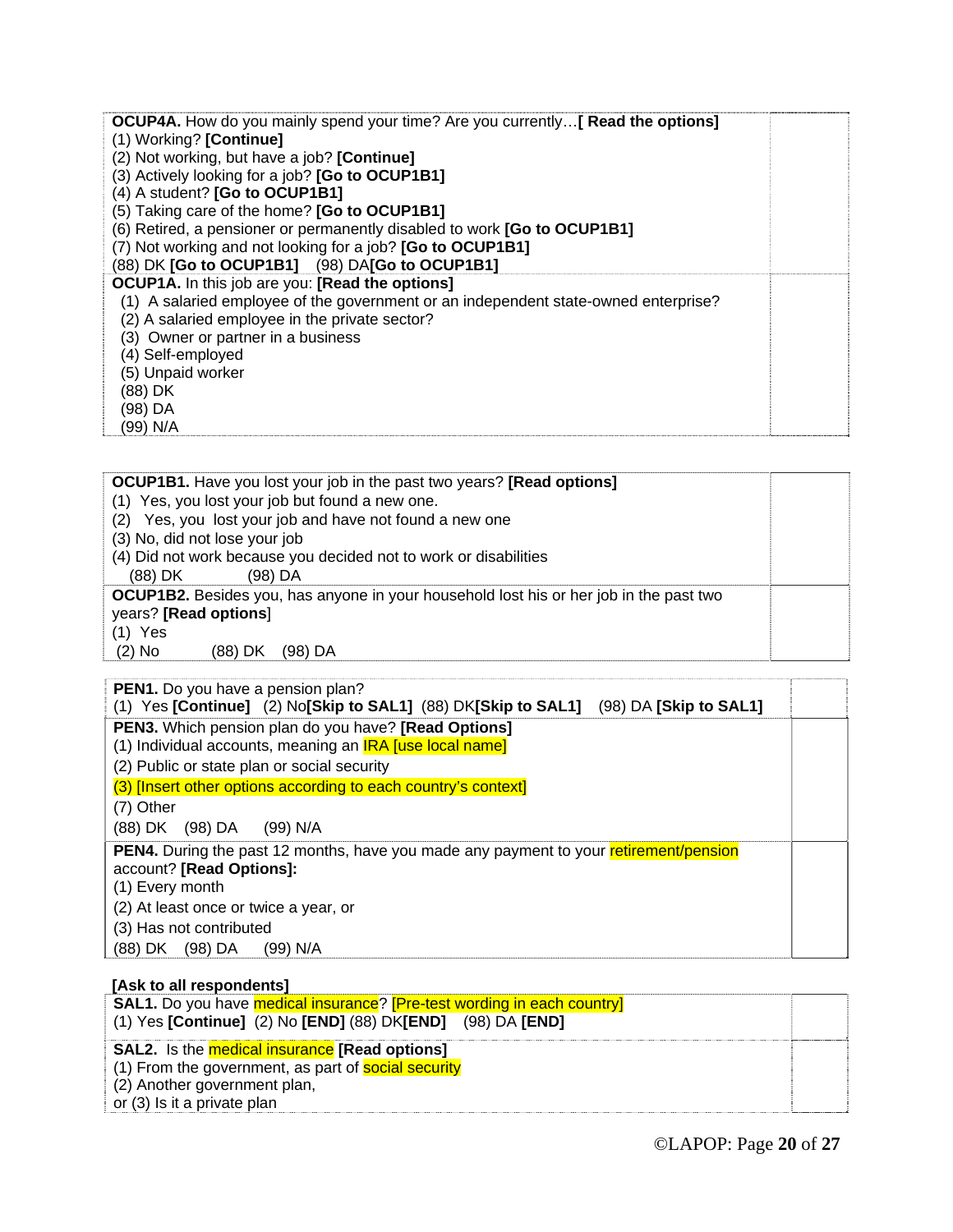| <b>[Don't read]:</b> (4) Have both, from the government and private plan<br>(88) DK (98) DA (99) N/A (no medical insurance)                            |  |
|--------------------------------------------------------------------------------------------------------------------------------------------------------|--|
| <b>SAL4.</b> In your medical insurance plan, are you the principal or beneficiary?<br>$(1)$ Principal $(2)$ Beneficiary $(88)$ DK $(98)$ DA $(99)$ N/A |  |

*These are all the questions I have. Thank you very much for your cooperation.* 

| COLORR. [When the interview is complete, WITHOUT asking, please use the<br>color chart and circle the number that most closely corresponds to the color of<br>the face of the respondent]<br>(97) Could not be classified [Mark (97) only if, for some reason, you could not<br>see the face of the respondent] |  |
|-----------------------------------------------------------------------------------------------------------------------------------------------------------------------------------------------------------------------------------------------------------------------------------------------------------------|--|
| Time interview ended in the state of the state of the state of the state of the state of the state of the stat<br><b>TI.</b> Duration of interview <i>[minutes, see page # 1]</i>                                                                                                                               |  |
| <b>INTID.</b> Interviewer ID number:                                                                                                                                                                                                                                                                            |  |
| SEXI. Note your own sex: (1) Male (2) Female                                                                                                                                                                                                                                                                    |  |
| COLORI. Using the color chart, note the color that comes closest to your own<br>color.                                                                                                                                                                                                                          |  |

| I swear that this interview was carried out with the person indicated above.  |          |
|-------------------------------------------------------------------------------|----------|
|                                                                               | Date / / |
| Field supervisor's signature <b>Field</b> supervisor's signature<br>Comments: |          |
| [Not for PDA use] Signature of the person who entered the data                |          |
| [Not for PDA use]Signature of the person who verified the data                |          |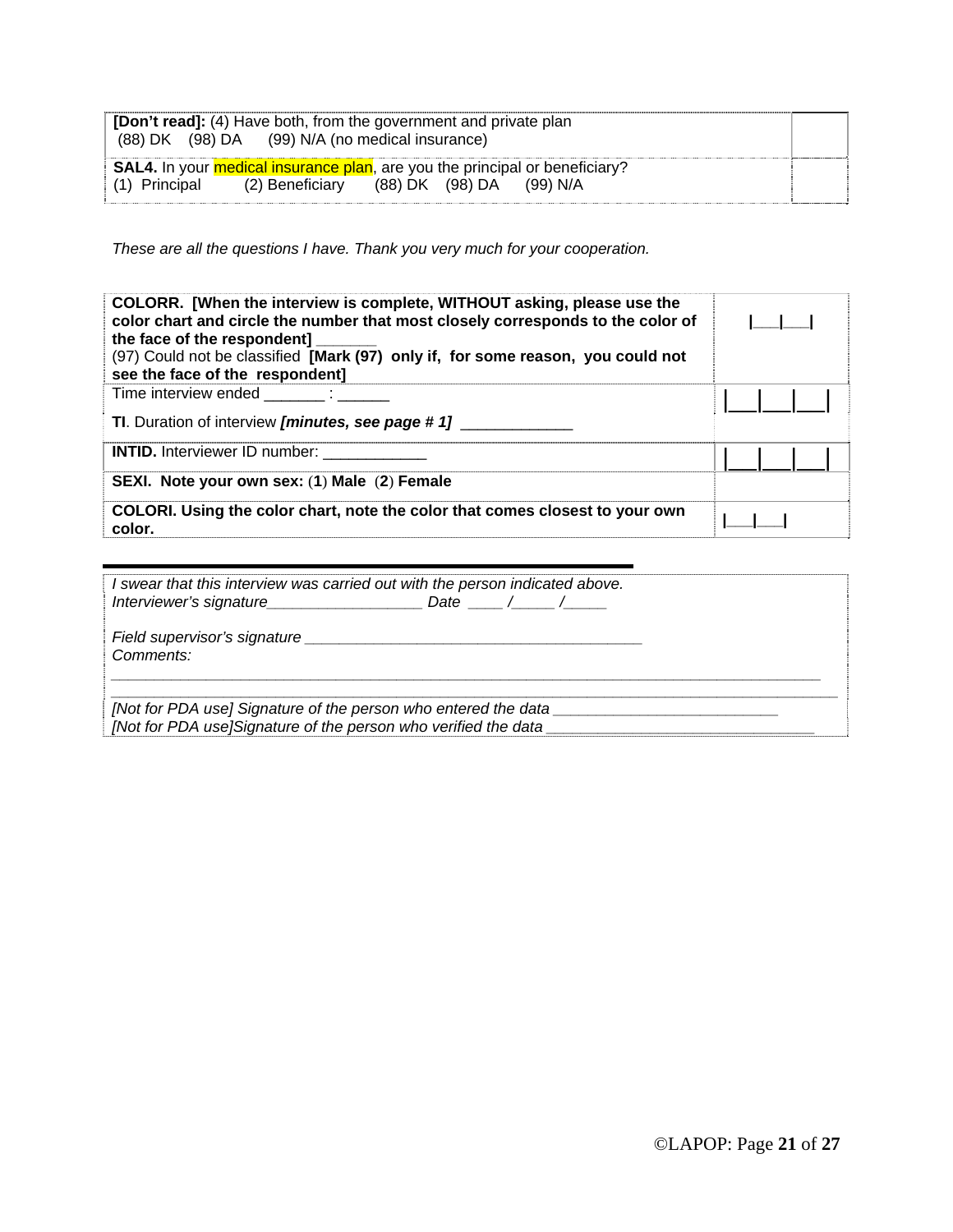## *Card "A"*

On what step of the ladder do you feel at this moment?

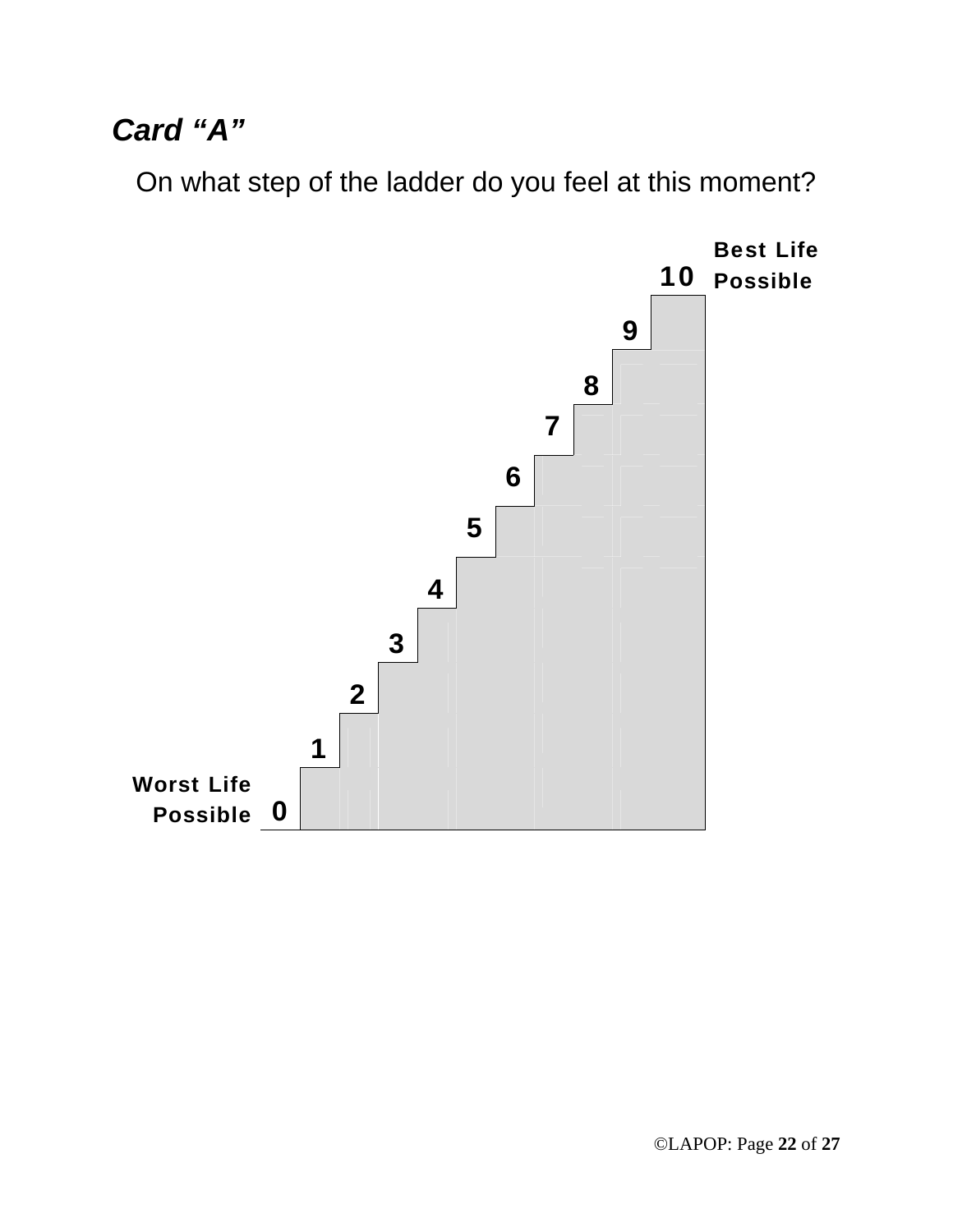*Card "B"* 

# 1 2 3 4 5 6 7 8 9 10 **Left** Right

# 1 2 3 4 5 6 7 8 9 10<br> **Liberal Conservative Conservative**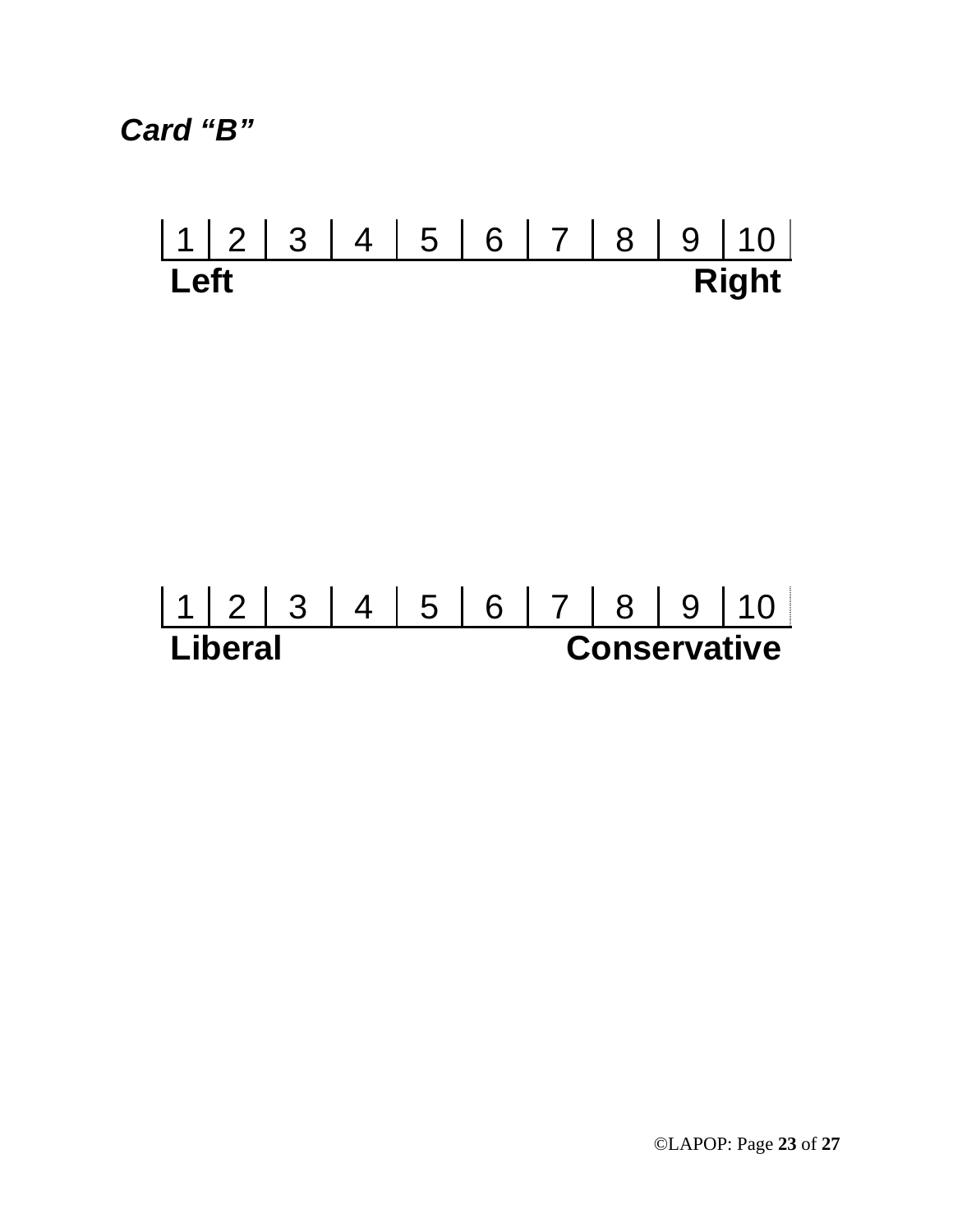



©LAPOP: Page **24** of **27**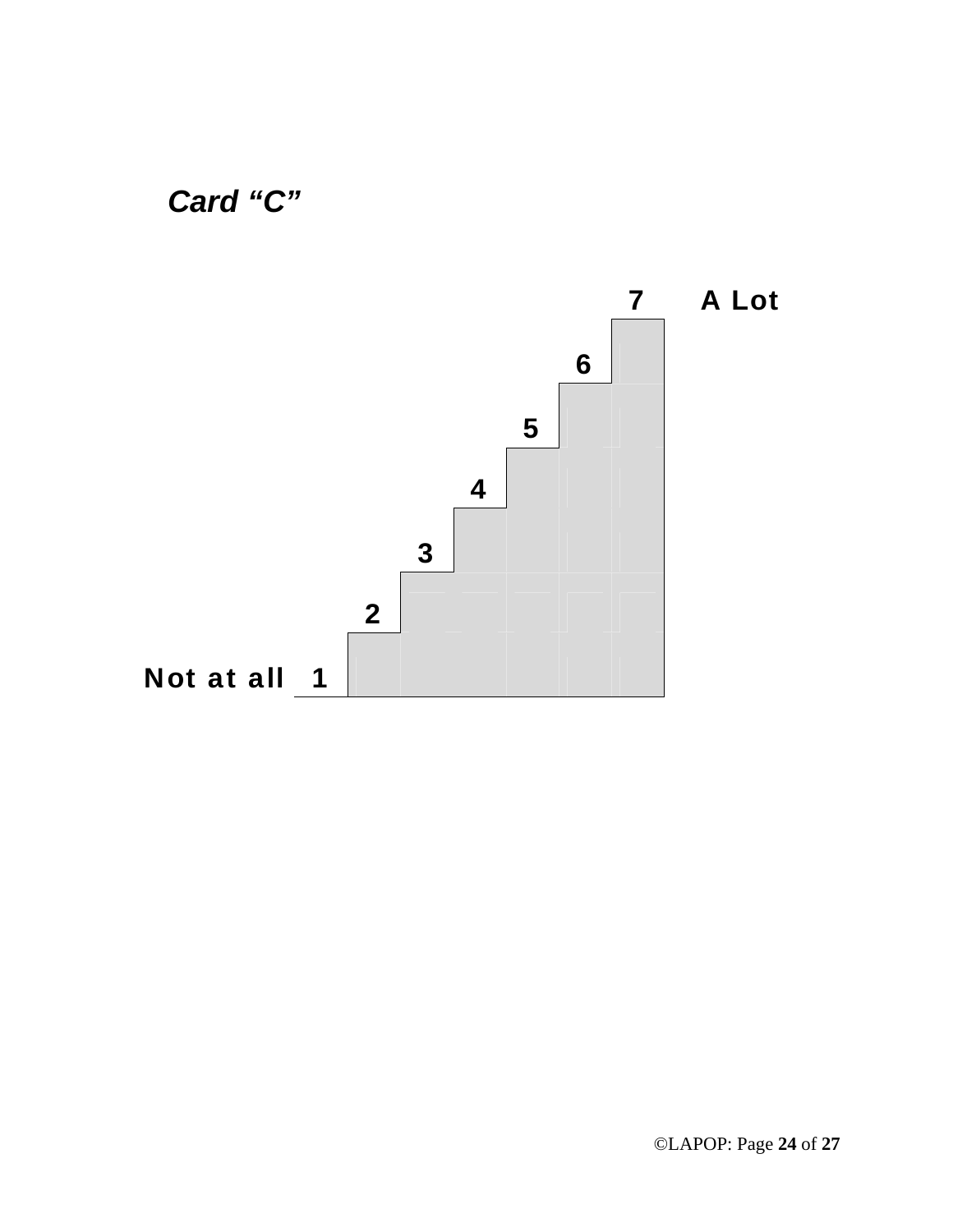*Card "D"* 

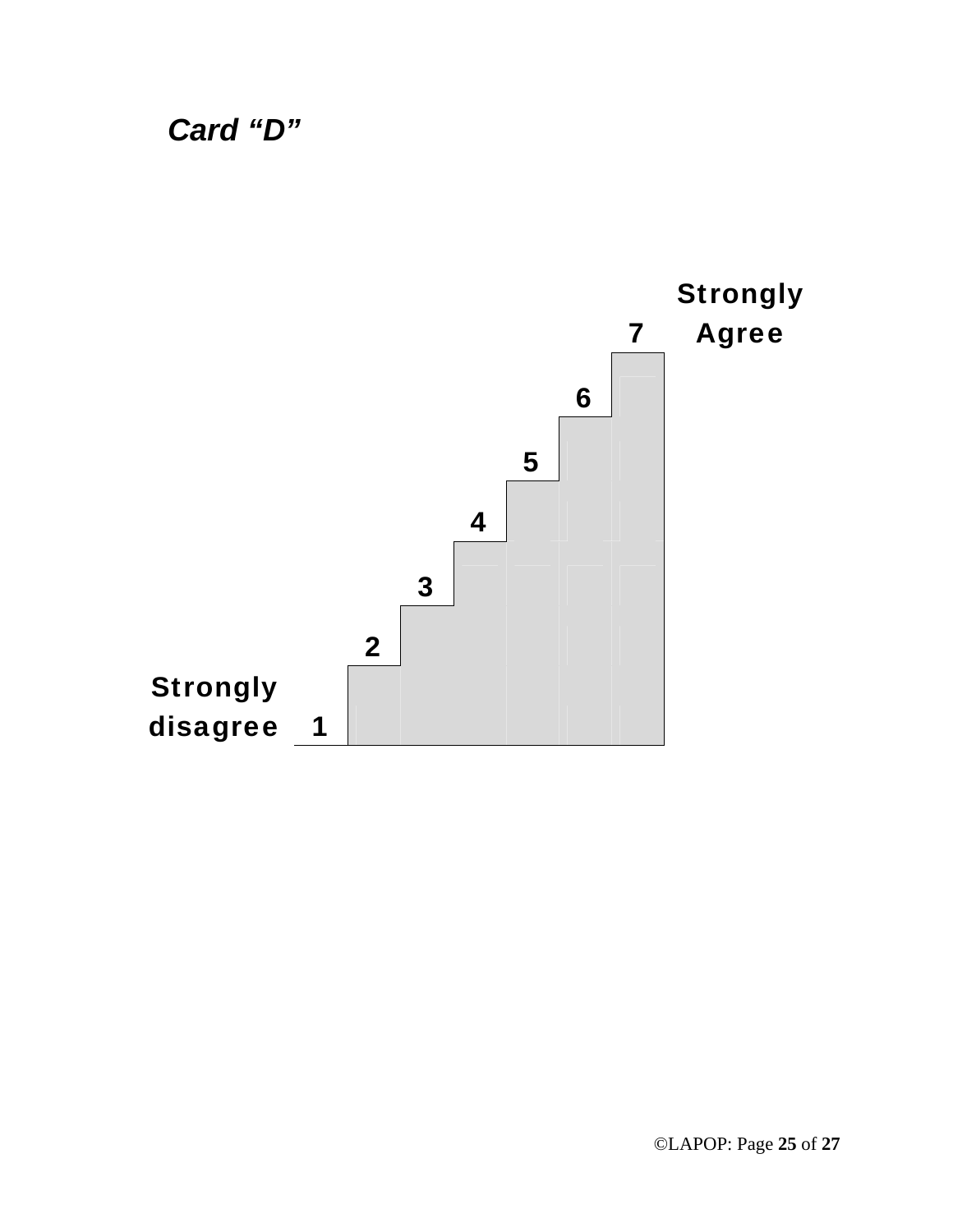

### ©LAPOP: Page **26** of **27**